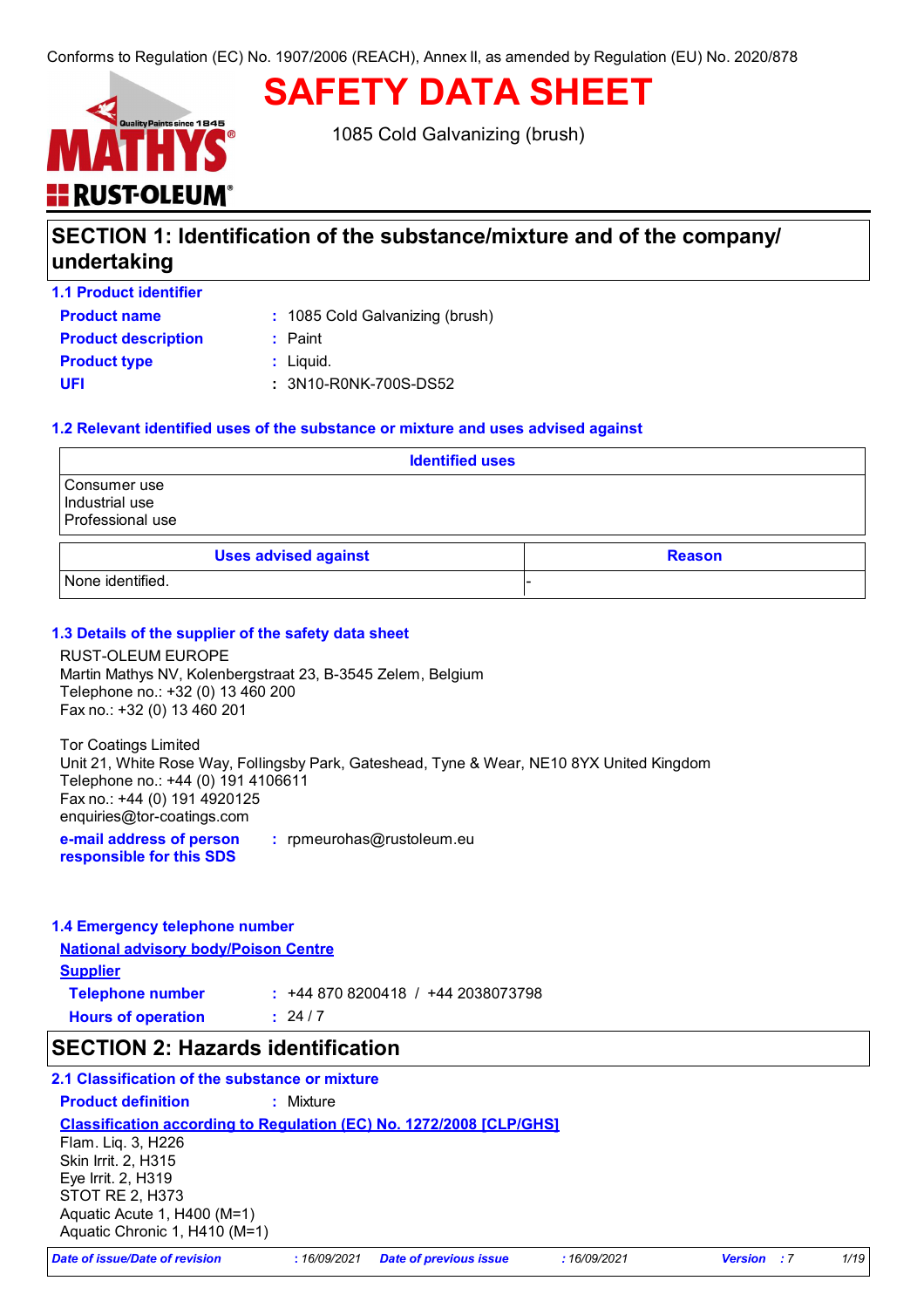*1085 Cold Galvanizing (brush)*

## **SECTION 2: Hazards identification**

See Section 16 for the full text of the H statements declared above. The product is classified as hazardous according to Regulation (EC) 1272/2008 as amended.

See Section 11 for more detailed information on health effects and symptoms.

## **2.2 Label elements**

**Hazard pictograms : Signal word : Hazard statements : Prevention : Precautionary statements Response : Storage : Disposal :** : Warning : Flammable liquid and vapour. Causes skin irritation. Causes serious eye irritation. May cause damage to organs through prolonged or repeated exposure. Very toxic to aquatic life with long lasting effects. P280 - Wear protective gloves. Wear eye or face protection. P210 - Keep away from heat, hot surfaces, sparks, open flames and other ignition sources. No smoking. P273 - Avoid release to the environment. P260 - Do not breathe vapour. P391 - Collect spillage. P303 + P361 + P353 - IF ON SKIN (or hair): Take off immediately all contaminated clothing. Rinse skin with water. P403 + P235 - Store in a well-ventilated place. Keep cool. : P501 - Dispose of contents and container in accordance with all local, regional, national and international regulations. **Supplemental label elements Containers to be fitted with child-resistant fastenings :** Not applicable. **Tactile warning of danger** : Yes, applicable. **:** Not applicable. **Special packaging requirements Hazardous ingredients :** Reaction mass of ethylbenzene and xylene **General :** P103 - Read carefully and follow all instructions. P102 - Keep out of reach of children. P101 - If medical advice is needed, have product container or label at hand. **Annex XVII - Restrictions on the manufacture, placing on the market and use of certain dangerous substances, mixtures and articles :** Not applicable. **Supplemental label elements : Detergents - Regulation (EC) No 907/2006 :** Not applicable.

## **2.3 Other hazards**

#### **Product meets the criteria for PBT or vPvB according to Regulation (EC) No. 1907/2006, Annex XIII**

This mixture does not contain any substances that are assessed to be a PBT or a vPvB.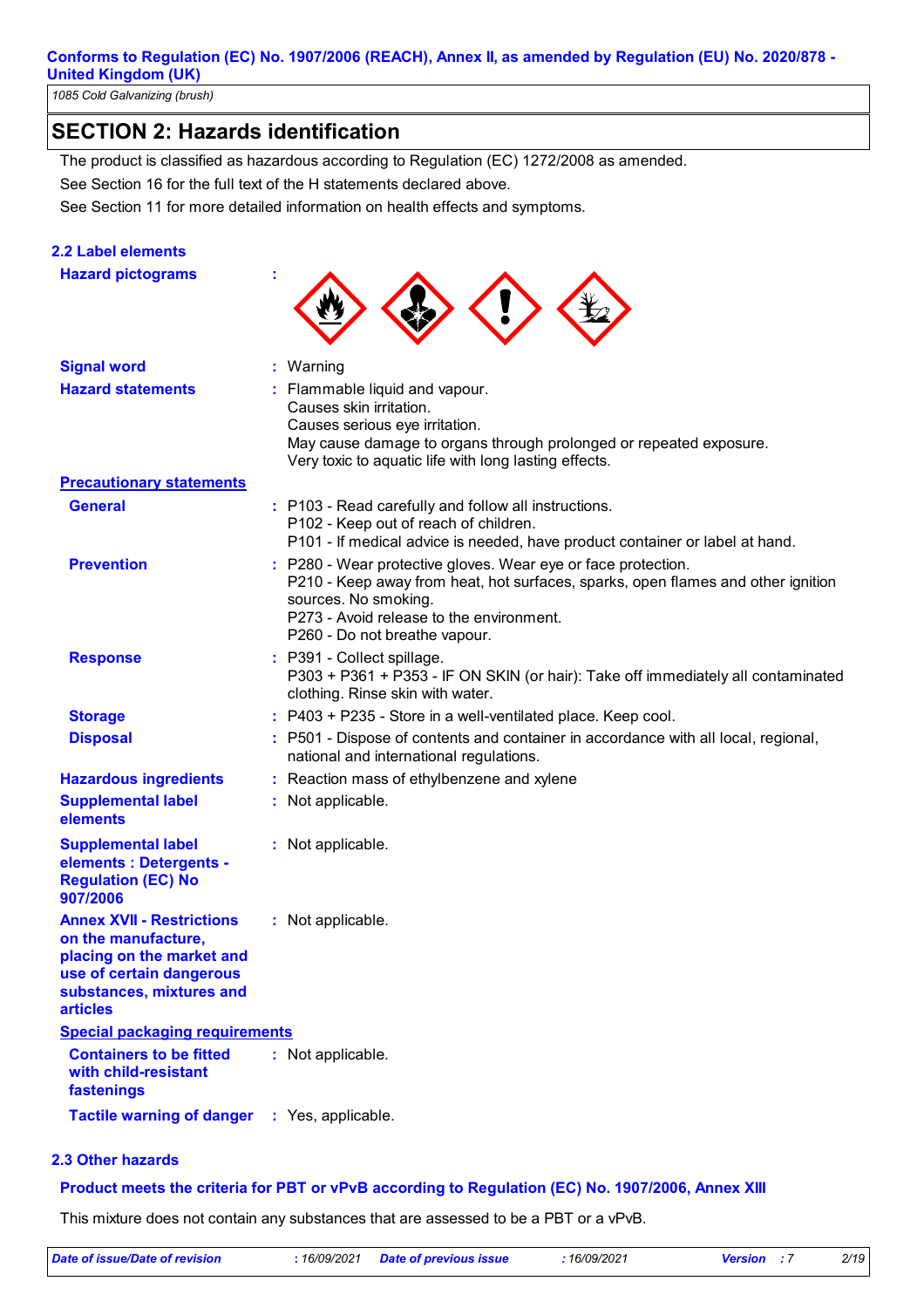*1085 Cold Galvanizing (brush)*

## **SECTION 2: Hazards identification**

**Other hazards which do : not result in classification** : None known.

## **SECTION 3: Composition/information on ingredients**

**3.2 Mixtures :** Mixture

**United Kingdom: Great Britain**

| <b>Product/ingredient name</b>              | <b>Identifiers</b>                                                                     | $\frac{9}{6}$ | <b>Regulation (EC) No.</b><br>1272/2008 [CLP]                                                                                                                                                                       | <b>Type</b> |
|---------------------------------------------|----------------------------------------------------------------------------------------|---------------|---------------------------------------------------------------------------------------------------------------------------------------------------------------------------------------------------------------------|-------------|
| Zinc powder - zinc dust (stabilized)        | REACH #:<br>01-2119467174-37<br>EC: 231-175-3<br>CAS: 7440-66-6<br>Index: 030-001-01-9 | $≥50 - ≤75$   | Aquatic Acute 1, H400<br>$(M=1)$<br>Aquatic Chronic 1,<br>$H410 (M=1)$                                                                                                                                              | $[1]$       |
| Reaction mass of ethylbenzene<br>and xylene | REACH #:<br>01-2119488216-32<br>EC: 905-588-0                                          | $≥10 - ≤25$   | Flam. Liq. 3, H226<br>Acute Tox. 4, H312<br>Acute Tox. 4, H332<br>Skin Irrit. 2, H315<br>Eye Irrit. 2, H319<br><b>STOT SE 3, H335</b><br><b>STOT RE 2, H373</b><br>Asp. Tox. 1, H304                                | [1] [2]     |
| xylene (mixture of isomeres)                | REACH #:<br>01-2119488216-32<br>EC: 215-535-7<br>CAS: 1330-20-7                        | $\leq 5$      | Flam. Liq. 3, H226<br>Acute Tox. 4, H312<br>Acute Tox. 4, H332<br>Skin Irrit. 2, H315<br>Eye Irrit. 2, H319<br>STOT SE 3, H335<br><b>STOT RE 2, H373</b><br>Asp. Tox. 1, H304<br>Aquatic Chronic 3,<br>H412         | [1] [2]     |
| ethylbenzene                                | REACH #:<br>01-2119489370-35<br>EC: 202-849-4<br>CAS: 100-41-4<br>Index: 601-023-00-4  | $\leq$ 3      | Flam. Liq. 2, H225<br>Acute Tox. 4, H332<br>STOT RE 2, H373<br>(hearing organs)<br>Asp. Tox. 1, H304<br>Aquatic Chronic 3,<br>H412<br>See Section 16 for<br>the full text of the H<br>statements declared<br>above. | [1] [2]     |

#### Type

[1] Substance classified with a health or environmental hazard

[2] Substance with a workplace exposure limit

[3] Substance meets the criteria for PBT according to Regulation (EC) No. 1907/2006, Annex XIII

[4] Substance meets the criteria for vPvB according to Regulation (EC) No. 1907/2006, Annex XIII

[5] Substance of equivalent concern

[6] Additional disclosure due to company policy

## **SCL (Specific Concentration Limits)**

Not applicable. Not applicable.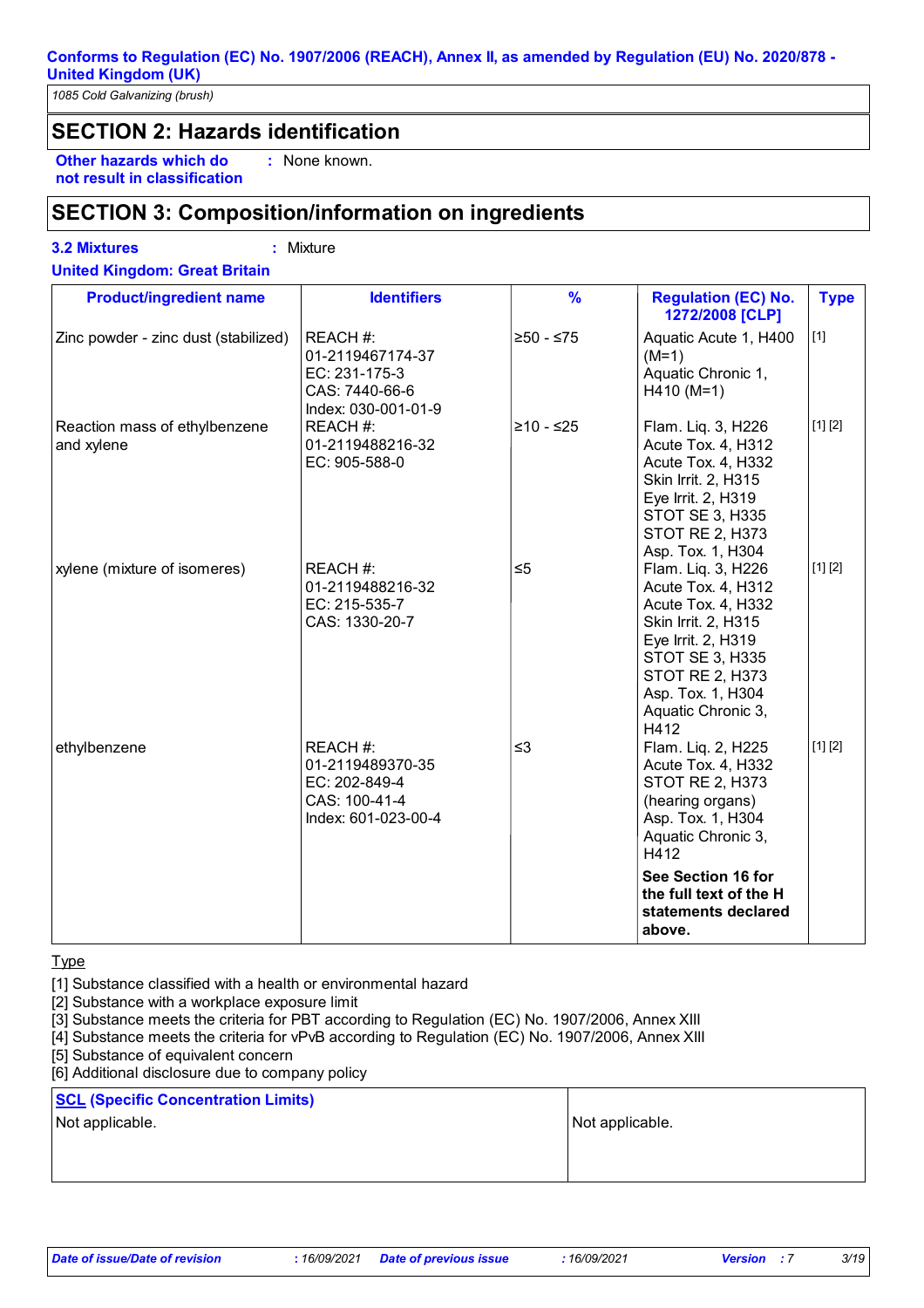| <b>SECTION 3: Composition/information on ingredients</b>                                            |                                         |  |
|-----------------------------------------------------------------------------------------------------|-----------------------------------------|--|
| <b>ATE</b> (acute toxicity estimates)<br>Not applicable.                                            | Not applicable.                         |  |
| <b>Nanoform</b><br><b>Particle characteristics</b><br>This product does not contains nanomaterials. | <b>Particle Size</b><br>Not applicable. |  |

There are no additional ingredients present which, within the current knowledge of the supplier and in the concentrations applicable, are classified as hazardous to health or the environment, are PBTs, vPvBs or Substances of equivalent concern, or have been assigned a workplace exposure limit and hence require reporting in this section.

Occupational exposure limits, if available, are listed in Section 8.

## **SECTION 4: First aid measures**

| <b>4.1 Description of first aid measures</b> |                                                                                                                                                                                                                                                                                                                                                                                                                                                                                                                                                                                                                                                                                                                              |
|----------------------------------------------|------------------------------------------------------------------------------------------------------------------------------------------------------------------------------------------------------------------------------------------------------------------------------------------------------------------------------------------------------------------------------------------------------------------------------------------------------------------------------------------------------------------------------------------------------------------------------------------------------------------------------------------------------------------------------------------------------------------------------|
| <b>Eye contact</b>                           | : Immediately flush eyes with plenty of water, occasionally lifting the upper and lower<br>eyelids. Check for and remove any contact lenses. Continue to rinse for at least 10<br>minutes. Get medical attention.                                                                                                                                                                                                                                                                                                                                                                                                                                                                                                            |
| <b>Inhalation</b>                            | : Remove victim to fresh air and keep at rest in a position comfortable for breathing. If<br>not breathing, if breathing is irregular or if respiratory arrest occurs, provide artificial<br>respiration or oxygen by trained personnel. It may be dangerous to the person<br>providing aid to give mouth-to-mouth resuscitation. Get medical attention following<br>exposure or if feeling unwell. If unconscious, place in recovery position and get<br>medical attention immediately. Maintain an open airway. Loosen tight clothing such<br>as a collar, tie, belt or waistband.                                                                                                                                         |
| <b>Skin contact</b>                          | : Flush contaminated skin with plenty of water. Remove contaminated clothing and<br>shoes. Continue to rinse for at least 10 minutes. Get medical attention. Wash<br>clothing before reuse. Clean shoes thoroughly before reuse.                                                                                                                                                                                                                                                                                                                                                                                                                                                                                             |
| <b>Ingestion</b>                             | : Wash out mouth with water. Remove dentures if any. If material has been<br>swallowed and the exposed person is conscious, give small quantities of water to<br>drink. Stop if the exposed person feels sick as vomiting may be dangerous. Do not<br>induce vomiting unless directed to do so by medical personnel. If vomiting occurs,<br>the head should be kept low so that vomit does not enter the lungs. Get medical<br>attention following exposure or if feeling unwell. Never give anything by mouth to an<br>unconscious person. If unconscious, place in recovery position and get medical<br>attention immediately. Maintain an open airway. Loosen tight clothing such as a<br>collar, tie, belt or waistband. |
| <b>Protection of first-aiders</b>            | : No action shall be taken involving any personal risk or without suitable training. It<br>may be dangerous to the person providing aid to give mouth-to-mouth resuscitation.                                                                                                                                                                                                                                                                                                                                                                                                                                                                                                                                                |

## **4.2 Most important symptoms and effects, both acute and delayed Over-exposure signs/symptoms**

| <b>Eye contact</b>  | : Adverse symptoms may include the following:<br>pain or irritation<br>watering<br>redness |
|---------------------|--------------------------------------------------------------------------------------------|
| <b>Inhalation</b>   | : No specific data.                                                                        |
| <b>Skin contact</b> | : Adverse symptoms may include the following:<br>irritation<br>redness                     |
| <b>Ingestion</b>    | : No specific data.                                                                        |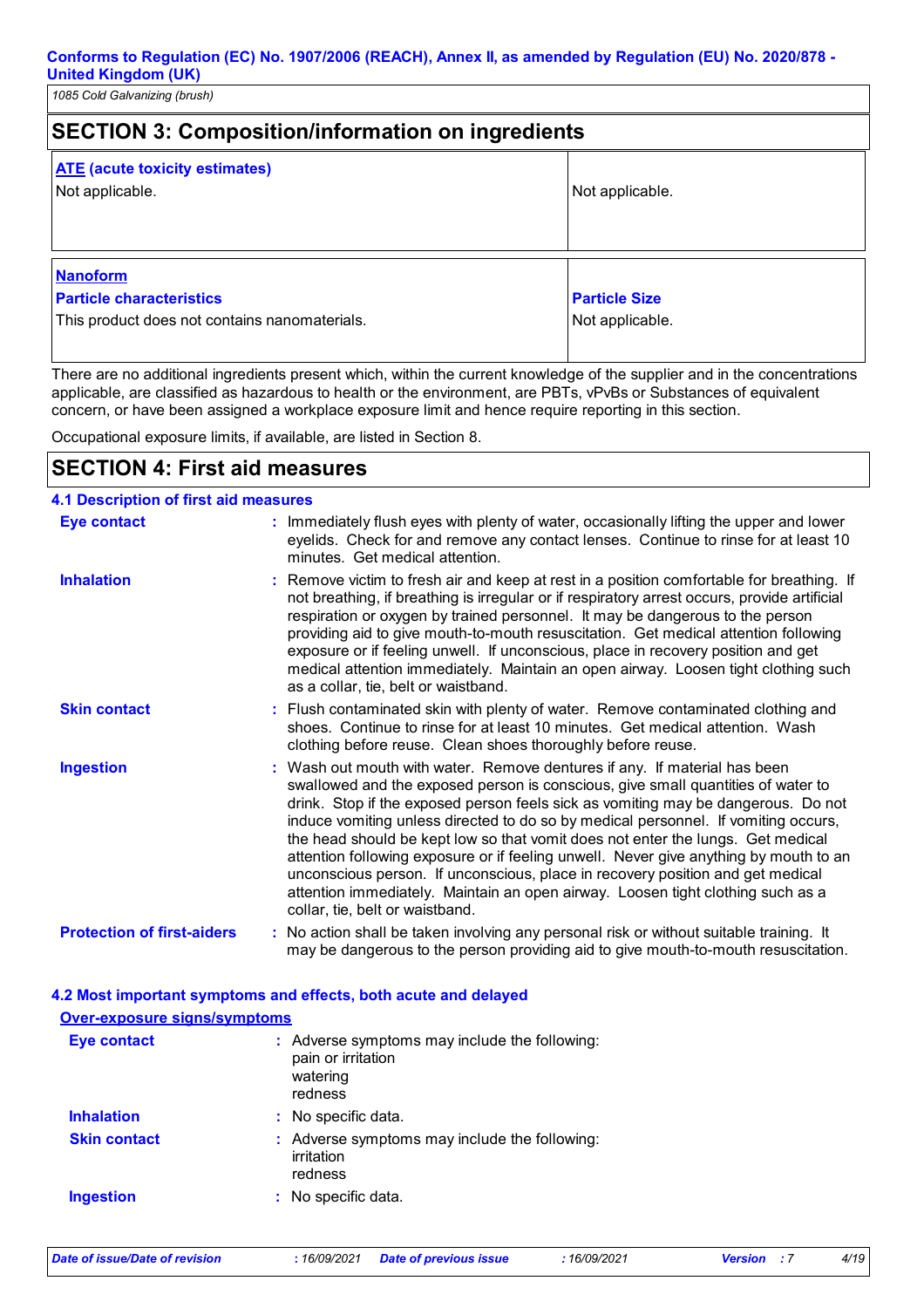| 1085 Cold Galvanizing (brush)                            |                                                                                                                                                                                                                                                                                                                                                                                                                                                                                                                                                                                                                                               |  |  |
|----------------------------------------------------------|-----------------------------------------------------------------------------------------------------------------------------------------------------------------------------------------------------------------------------------------------------------------------------------------------------------------------------------------------------------------------------------------------------------------------------------------------------------------------------------------------------------------------------------------------------------------------------------------------------------------------------------------------|--|--|
| <b>SECTION 4: First aid measures</b>                     |                                                                                                                                                                                                                                                                                                                                                                                                                                                                                                                                                                                                                                               |  |  |
|                                                          | 4.3 Indication of any immediate medical attention and special treatment needed                                                                                                                                                                                                                                                                                                                                                                                                                                                                                                                                                                |  |  |
| <b>Notes to physician</b>                                | : Treat symptomatically. Contact poison treatment specialist immediately if large<br>quantities have been ingested or inhaled.                                                                                                                                                                                                                                                                                                                                                                                                                                                                                                                |  |  |
| <b>Specific treatments</b>                               | : No specific treatment.                                                                                                                                                                                                                                                                                                                                                                                                                                                                                                                                                                                                                      |  |  |
| <b>SECTION 5: Firefighting measures</b>                  |                                                                                                                                                                                                                                                                                                                                                                                                                                                                                                                                                                                                                                               |  |  |
| 5.1 Extinguishing media                                  |                                                                                                                                                                                                                                                                                                                                                                                                                                                                                                                                                                                                                                               |  |  |
| <b>Suitable extinguishing</b><br>media                   | : Use dry chemical, $CO2$ , water spray (fog) or foam.                                                                                                                                                                                                                                                                                                                                                                                                                                                                                                                                                                                        |  |  |
| <b>Unsuitable extinguishing</b><br>media                 | : Do not use water jet.                                                                                                                                                                                                                                                                                                                                                                                                                                                                                                                                                                                                                       |  |  |
|                                                          | 5.2 Special hazards arising from the substance or mixture                                                                                                                                                                                                                                                                                                                                                                                                                                                                                                                                                                                     |  |  |
| <b>Hazards from the</b><br>substance or mixture          | : Flammable liquid and vapour. Runoff to sewer may create fire or explosion hazard.<br>In a fire or if heated, a pressure increase will occur and the container may burst, with<br>the risk of a subsequent explosion. The vapour/gas is heavier than air and will spread<br>along the ground. Vapours may accumulate in low or confined areas or travel a<br>considerable distance to a source of ignition and flash back. This material is very<br>toxic to aquatic life with long lasting effects. Fire water contaminated with this<br>material must be contained and prevented from being discharged to any waterway,<br>sewer or drain. |  |  |
| <b>Hazardous combustion</b><br>products                  | : Decomposition products may include the following materials:<br>carbon dioxide<br>carbon monoxide<br>metal oxide/oxides                                                                                                                                                                                                                                                                                                                                                                                                                                                                                                                      |  |  |
| <b>5.3 Advice for firefighters</b>                       |                                                                                                                                                                                                                                                                                                                                                                                                                                                                                                                                                                                                                                               |  |  |
| <b>Special protective actions</b><br>for fire-fighters   | : Promptly isolate the scene by removing all persons from the vicinity of the incident if<br>there is a fire. No action shall be taken involving any personal risk or without suitable<br>training. Move containers from fire area if this can be done without risk. Use water<br>spray to keep fire-exposed containers cool.                                                                                                                                                                                                                                                                                                                 |  |  |
| <b>Special protective</b><br>equipment for fire-fighters | : Fire-fighters should wear appropriate protective equipment and self-contained<br>breathing apparatus (SCBA) with a full face-piece operated in positive pressure<br>mode. Clothing for fire-fighters (including helmets, protective boots and gloves)                                                                                                                                                                                                                                                                                                                                                                                       |  |  |

## **Additional information :** No unusual hazard if involved in a fire.

**SECTION 6: Accidental release measures**

chemical incidents.

|                                                | 6.1 Personal precautions, protective equipment and emergency procedures                                                                                                                                                                                                                                                                                                                                                                                                                        |
|------------------------------------------------|------------------------------------------------------------------------------------------------------------------------------------------------------------------------------------------------------------------------------------------------------------------------------------------------------------------------------------------------------------------------------------------------------------------------------------------------------------------------------------------------|
| For non-emergency<br>personnel                 | : No action shall be taken involving any personal risk or without suitable training.<br>Evacuate surrounding areas. Keep unnecessary and unprotected personnel from<br>entering. Do not touch or walk through spilt material. Shut off all ignition sources.<br>No flares, smoking or flames in hazard area. Avoid breathing vapour or mist.<br>Provide adequate ventilation. Wear appropriate respirator when ventilation is<br>inadequate. Put on appropriate personal protective equipment. |
| For emergency responders                       | : If specialised clothing is required to deal with the spillage, take note of any<br>information in Section 8 on suitable and unsuitable materials. See also the<br>information in "For non-emergency personnel".                                                                                                                                                                                                                                                                              |
| <b>6.2 Environmental</b><br><b>precautions</b> | : Avoid dispersal of spilt material and runoff and contact with soil, waterways, drains<br>and sewers. Inform the relevant authorities if the product has caused environmental<br>pollution (sewers, waterways, soil or air). Water polluting material. May be harmful<br>to the environment if released in large quantities. Collect spillage.                                                                                                                                                |

conforming to European standard EN 469 will provide a basic level of protection for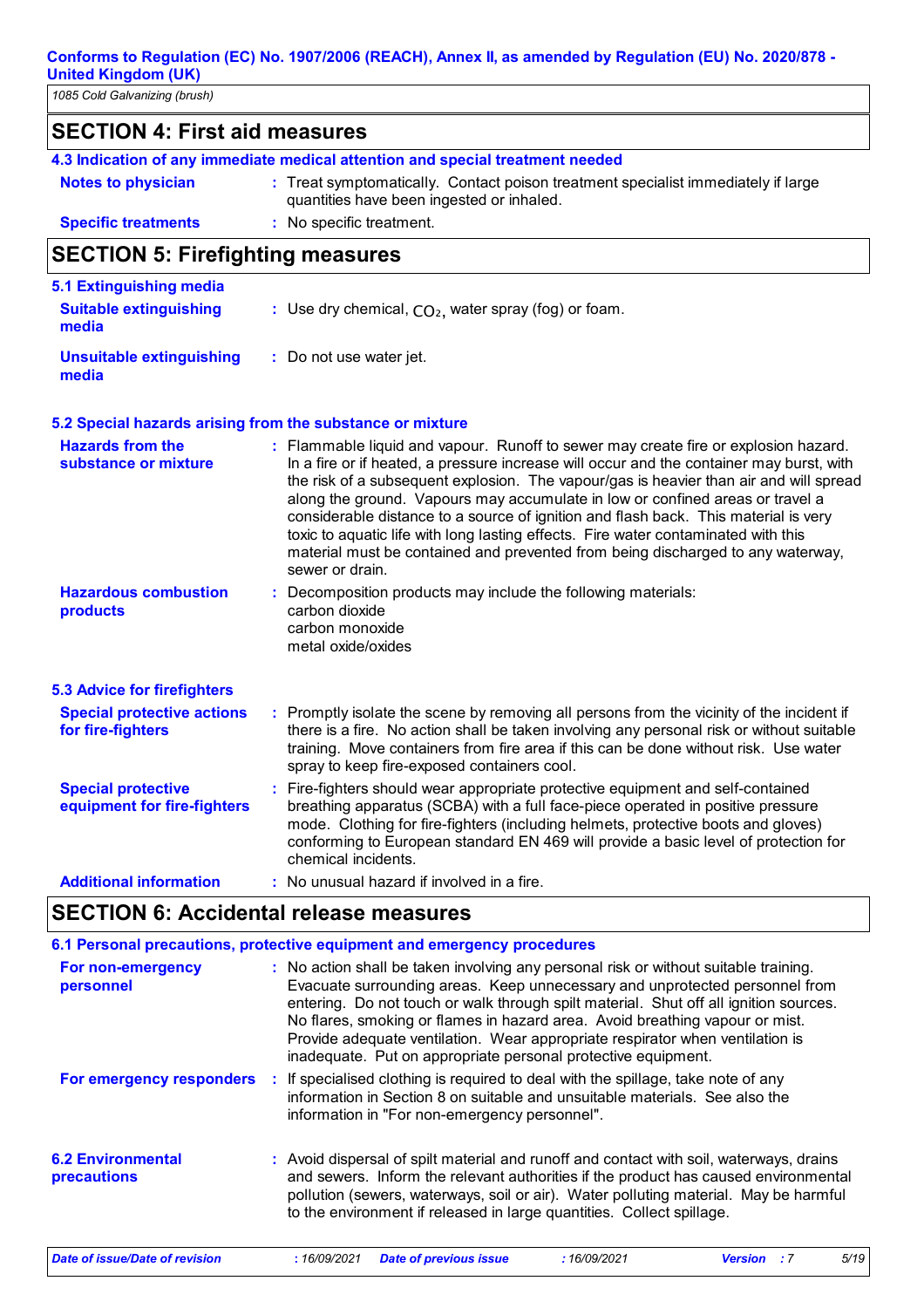## **SECTION 6: Accidental release measures**

#### **6.3 Methods and material for containment and cleaning up**

| <b>Small spill</b>                        | : Stop leak if without risk. Move containers from spill area. Use spark-proof tools and<br>explosion-proof equipment. Dilute with water and mop up if water-soluble.<br>Alternatively, or if water-insoluble, absorb with an inert dry material and place in an<br>appropriate waste disposal container. Dispose of via a licensed waste disposal<br>contractor.                                                                                                                                                                                                                                                                                           |
|-------------------------------------------|------------------------------------------------------------------------------------------------------------------------------------------------------------------------------------------------------------------------------------------------------------------------------------------------------------------------------------------------------------------------------------------------------------------------------------------------------------------------------------------------------------------------------------------------------------------------------------------------------------------------------------------------------------|
| <b>Large spill</b>                        | : Stop leak if without risk. Move containers from spill area. Use spark-proof tools and<br>explosion-proof equipment. Approach the release from upwind. Prevent entry into<br>sewers, water courses, basements or confined areas. Wash spillages into an<br>effluent treatment plant or proceed as follows. Contain and collect spillage with non-<br>combustible, absorbent material e.g. sand, earth, vermiculite or diatomaceous earth<br>and place in container for disposal according to local regulations. Dispose of via a<br>licensed waste disposal contractor. Contaminated absorbent material may pose the<br>same hazard as the spilt product. |
| 6.4 Reference to other<br><b>sections</b> | : See Section 1 for emergency contact information.<br>See Section 8 for information on appropriate personal protective equipment.<br>See Section 13 for additional waste treatment information.                                                                                                                                                                                                                                                                                                                                                                                                                                                            |

## **SECTION 7: Handling and storage**

The information in this section contains generic advice and guidance.

#### **7.1 Precautions for safe handling**

| <b>Protective measures</b>                       | : Put on appropriate personal protective equipment (see Section 8). Do not breathe<br>vapour or mist. Do not ingest. Avoid contact with eyes, skin and clothing. Avoid<br>release to the environment. Use only with adequate ventilation. Wear appropriate<br>respirator when ventilation is inadequate. Do not enter storage areas and confined<br>spaces unless adequately ventilated. Keep in the original container or an approved<br>alternative made from a compatible material, kept tightly closed when not in use.<br>Store and use away from heat, sparks, open flame or any other ignition source. Use<br>explosion-proof electrical (ventilating, lighting and material handling) equipment. Use<br>only non-sparking tools. Take precautionary measures against electrostatic<br>discharges. To avoid fire or explosion, dissipate static electricity during transfer by<br>earthing and bonding containers and equipment before transferring material. Empty<br>containers retain product residue and can be hazardous. Do not reuse container. |
|--------------------------------------------------|---------------------------------------------------------------------------------------------------------------------------------------------------------------------------------------------------------------------------------------------------------------------------------------------------------------------------------------------------------------------------------------------------------------------------------------------------------------------------------------------------------------------------------------------------------------------------------------------------------------------------------------------------------------------------------------------------------------------------------------------------------------------------------------------------------------------------------------------------------------------------------------------------------------------------------------------------------------------------------------------------------------------------------------------------------------|
| <b>Advice on general</b><br>occupational hygiene | : Eating, drinking and smoking should be prohibited in areas where this material is<br>handled, stored and processed. Workers should wash hands and face before eating,<br>drinking and smoking. Remove contaminated clothing and protective equipment<br>before entering eating areas. See also Section 8 for additional information on<br>hygiene measures.                                                                                                                                                                                                                                                                                                                                                                                                                                                                                                                                                                                                                                                                                                 |

#### **7.2 Conditions for safe storage, including any incompatibilities**

Do not store above the following temperature: 30°C (86°F). Store in accordance with local regulations. Store in a segregated and approved area. Store in original container protected from direct sunlight in a dry, cool and wellventilated area, away from incompatible materials (see Section 10) and food and drink. Eliminate all ignition sources. Separate from oxidising materials. Keep container tightly closed and sealed until ready for use. Containers that have been opened must be carefully resealed and kept upright to prevent leakage. Do not store in unlabelled containers. Use appropriate containment to avoid environmental contamination. See Section 10 for incompatible materials before handling or use.

## **Seveso Directive - Reporting thresholds**

## **Danger criteria**

| <b>Category</b>               |             |                               | <b>Notification and MAPP</b><br><b>threshold</b> | <b>Safety report threshold</b> |
|-------------------------------|-------------|-------------------------------|--------------------------------------------------|--------------------------------|
| P <sub>5</sub> c              |             |                               | 5000 tonne                                       | 50000 tonne                    |
| E1                            |             |                               | 100 tonne                                        | 200 tonne                      |
| ate of issue/Date of revision | :16/09/2021 | <b>Date of previous issue</b> | :16/09/2021                                      | 6/19<br><b>Version</b> : 7     |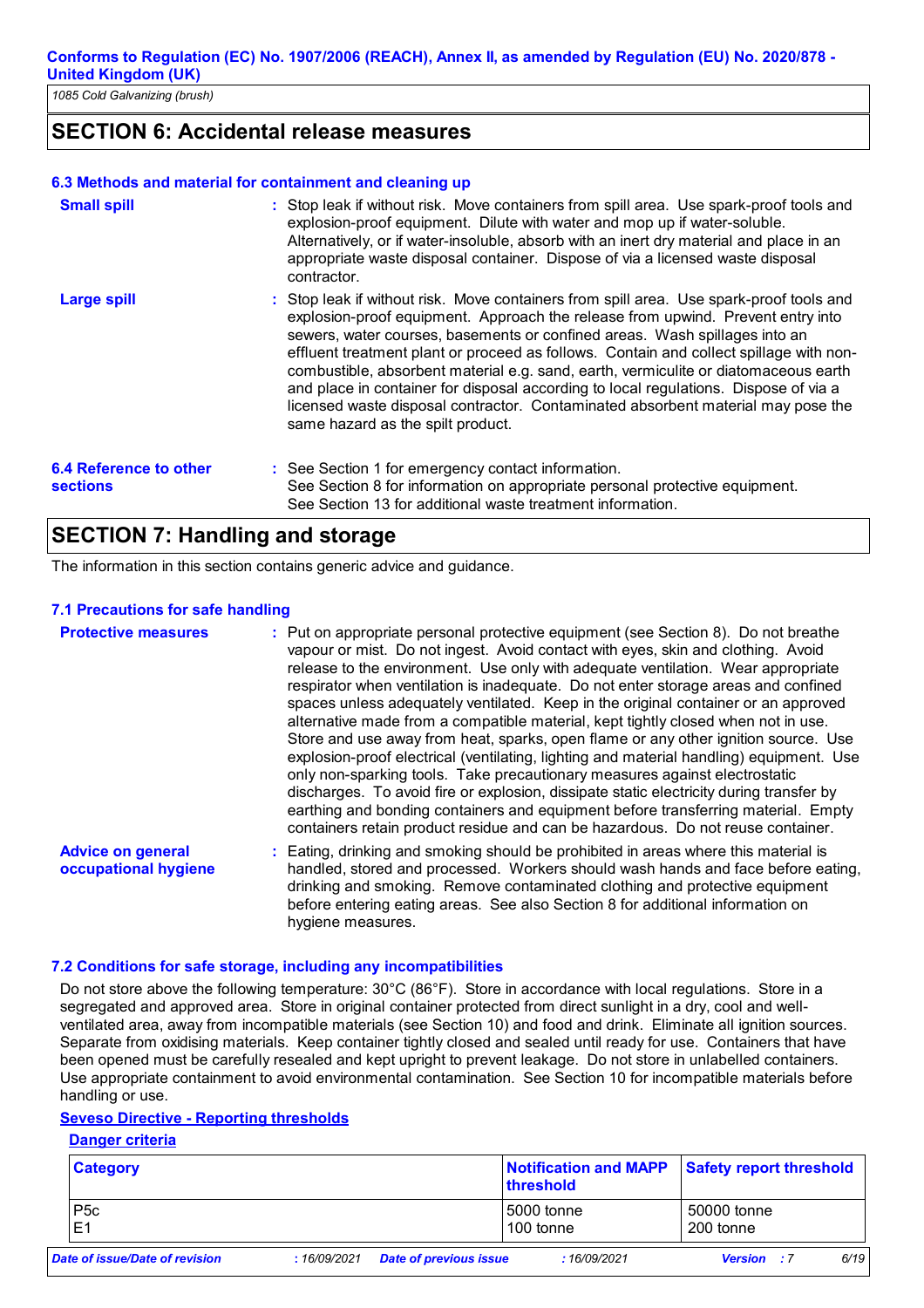*1085 Cold Galvanizing (brush)*

## **SECTION 7: Handling and storage**

## **7.3 Specific end use(s)**

**Recommendations :**

: Not available.

## **Industrial sector specific :**

**solutions**

: Not available.

## **SECTION 8: Exposure controls/personal protection**

The information in this section contains generic advice and guidance. Information is provided based on typical anticipated uses of the product. Additional measures might be required for bulk handling or other uses that could significantly increase worker exposure or environmental releases.

#### **8.1 Control parameters**

**Occupational exposure limits**

**United Kingdom: Great Britain**

| <b>Product/ingredient name</b>                                                                                                                                                                                                                                                                                                                                                                                                                                                    | <b>Exposure limit values</b>                                                                                                                                                                                                                                                                                                                                           |
|-----------------------------------------------------------------------------------------------------------------------------------------------------------------------------------------------------------------------------------------------------------------------------------------------------------------------------------------------------------------------------------------------------------------------------------------------------------------------------------|------------------------------------------------------------------------------------------------------------------------------------------------------------------------------------------------------------------------------------------------------------------------------------------------------------------------------------------------------------------------|
| Reaction mass of ethylbenzene and xylene                                                                                                                                                                                                                                                                                                                                                                                                                                          | EH40/2005 WELs (United Kingdom (UK), 8/2018). Absorbed<br>through skin.<br>STEL: 441 mg/m <sup>3</sup> 15 minutes.                                                                                                                                                                                                                                                     |
|                                                                                                                                                                                                                                                                                                                                                                                                                                                                                   | STEL: 100 ppm 15 minutes.<br>TWA: 220 mg/m <sup>3</sup> 8 hours.<br>TWA: 50 ppm 8 hours.<br>EH40/2005 WELs (United Kingdom (UK), 12/2011). Absorbed                                                                                                                                                                                                                    |
| xylene (mixture of isomeres)                                                                                                                                                                                                                                                                                                                                                                                                                                                      |                                                                                                                                                                                                                                                                                                                                                                        |
| ethylbenzene                                                                                                                                                                                                                                                                                                                                                                                                                                                                      | through skin.<br>STEL: 441 mg/m <sup>3</sup> 15 minutes.<br>STEL: 100 ppm 15 minutes.<br>TWA: 220 mg/m <sup>3</sup> 8 hours.<br>TWA: 50 ppm 8 hours.<br>EH40/2005 WELs (United Kingdom (UK), 8/2018). Absorbed<br>through skin.<br>STEL: 552 mg/m <sup>3</sup> 15 minutes.<br>STEL: 125 ppm 15 minutes.<br>TWA: $441 \text{ mg/m}^3$ 8 hours.<br>TWA: 100 ppm 8 hours. |
| : If this product contains ingredients with exposure limits, personal, workplace<br><b>Recommended monitoring</b><br>atmosphere or biological monitoring may be required to determine the effectiveness<br>procedures<br>of the ventilation or other control measures and/or the necessity to use respiratory<br>protective equipment. Reference should be made to monitoring standards, such as<br>the following: European Standard EN 689 (Workplace atmospheres - Guidance for |                                                                                                                                                                                                                                                                                                                                                                        |

the following: European Standard EN 689 (Workplace atmospheres - Guidance for the assessment of exposure by inhalation to chemical agents for comparison with limit values and measurement strategy) European Standard EN 14042 (Workplace atmospheres - Guide for the application and use of procedures for the assessment of exposure to chemical and biological agents) European Standard EN 482 (Workplace atmospheres - General requirements for the performance of procedures for the measurement of chemical agents) Reference to national guidance documents for methods for the determination of hazardous substances will also be required.

#### **DNELs/DMELs**

| <b>Product/ingredient name</b>              | <b>Type</b> | <b>Exposure</b>                | <b>Value</b>          | <b>Population</b> | <b>Effects</b>                |
|---------------------------------------------|-------------|--------------------------------|-----------------------|-------------------|-------------------------------|
| Zinc powder - zinc dust (stabilized)        | <b>DNEL</b> | Long term<br><b>Inhalation</b> | 5 mg/ $m3$            | Workers           | Local                         |
|                                             | <b>DNEL</b> | Long term<br><b>Inhalation</b> | $2,5 \text{ mg/m}^3$  | Workers           | Local                         |
|                                             | <b>DNEL</b> | Short term Oral                | 50 mg/day             | <b>Workers</b>    | Local                         |
|                                             | <b>DNEL</b> | Short term Dermal              | 5000 mg/<br>dav       | Workers           | Local                         |
| Reaction mass of ethylbenzene and<br>xylene | <b>DNEL</b> | Short term<br>Inhalation       | 442 mg/m <sup>3</sup> | Workers           | Local                         |
| Date of issue/Date of revision              | :16/09/2021 | <b>Date of previous issue</b>  | :16/09/2021           |                   | 7/19<br><b>Version</b><br>- 7 |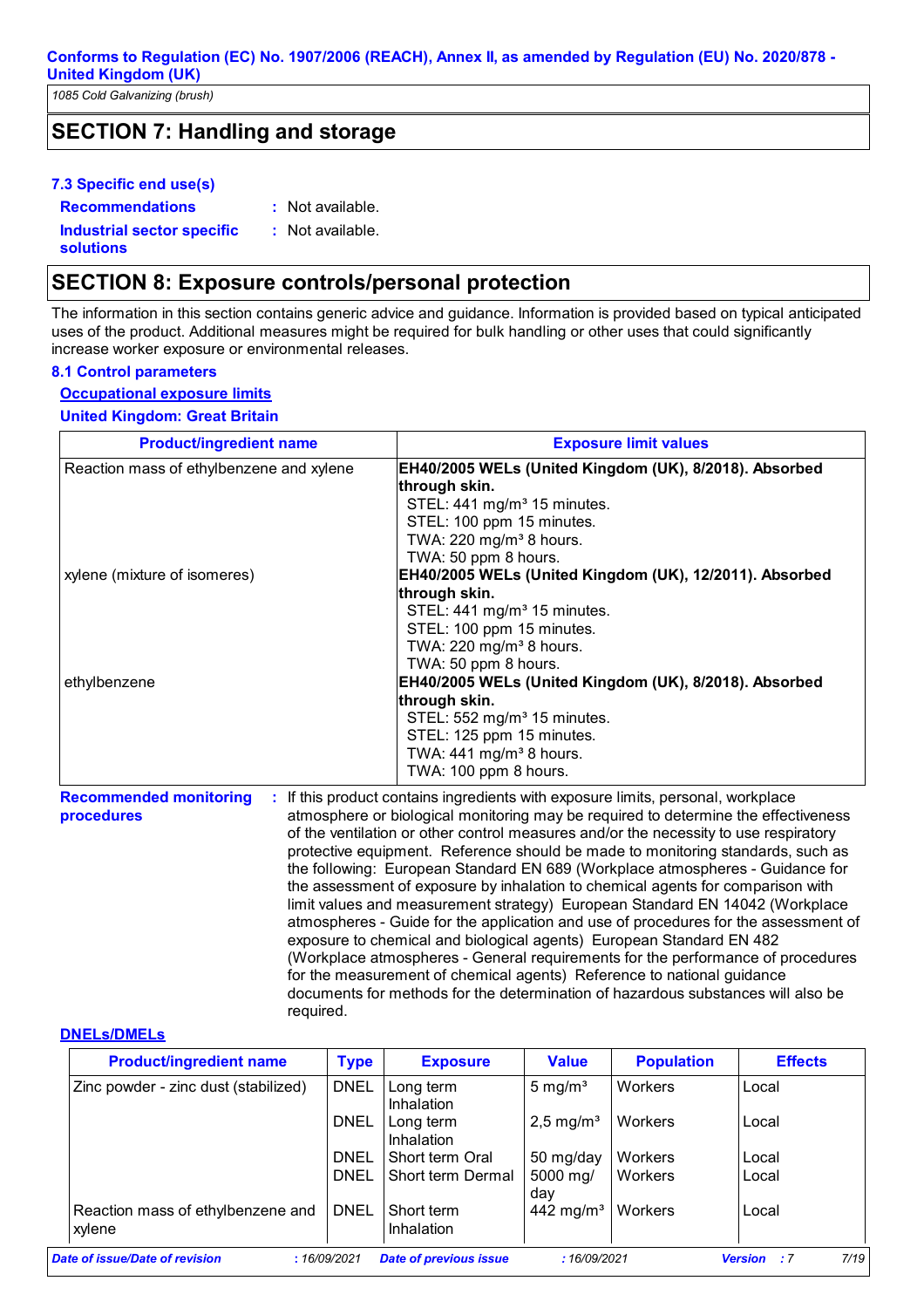*1085 Cold Galvanizing (brush)*

| <b>SECTION 8: Exposure controls/personal protection</b> |             |                         |                         |             |          |
|---------------------------------------------------------|-------------|-------------------------|-------------------------|-------------|----------|
|                                                         | <b>DNEL</b> | Short term              | 442 mg/m $3$            | Workers     | Systemic |
|                                                         |             | Inhalation              |                         |             |          |
|                                                         | <b>DNEL</b> | Long term               | 221 mg/ $m3$            | Workers     | Local    |
|                                                         |             | Inhalation              |                         |             |          |
|                                                         | <b>DNEL</b> | Long term               | $221$ mg/m <sup>3</sup> | Workers     | Systemic |
|                                                         |             | Inhalation              |                         |             |          |
|                                                         | <b>DNEL</b> | Long term Dermal        | $212$ mg/kg             | Workers     | Systemic |
|                                                         |             |                         | bw/day                  |             |          |
|                                                         | <b>DNEL</b> | Short term              | $260$ mg/m <sup>3</sup> | General     | Local    |
|                                                         |             | Inhalation              |                         | population  |          |
|                                                         | <b>DNEL</b> | Short term              | 260 mg/ $m3$            | General     | Systemic |
|                                                         |             | Inhalation              |                         | population  |          |
|                                                         | <b>DNEL</b> | Long term               | 65,3 mg/m <sup>3</sup>  | General     | Local    |
|                                                         |             | Inhalation              |                         | population  |          |
|                                                         | <b>DNEL</b> | Long term               | 65,3 mg/m <sup>3</sup>  | General     | Systemic |
|                                                         |             | Inhalation              |                         | population  |          |
|                                                         | <b>DNEL</b> | Long term Dermal        | $125$ mg/kg             | General     | Systemic |
|                                                         |             |                         | bw/day                  | population  |          |
|                                                         | <b>DNEL</b> | Long term Oral          | 12,5 mg/                | General     | Systemic |
|                                                         |             |                         | kg bw/day               | population  |          |
| xylene (mixture of isomeres)                            | <b>DNEL</b> | Short term              | 289 mg/ $m3$            | Workers     | Local    |
|                                                         |             | Inhalation              |                         |             |          |
|                                                         | <b>DNEL</b> | Short term              | 289 mg/ $m3$            | Workers     | Systemic |
|                                                         |             | Inhalation              |                         |             |          |
|                                                         | <b>DNEL</b> | Long term               | 77 mg/ $m3$             | Workers     | Systemic |
|                                                         |             | Inhalation              |                         |             |          |
|                                                         | <b>DNEL</b> | Long term Dermal        | 180 mg/ $m3$            | Workers     | Systemic |
|                                                         | <b>DNEL</b> | Short term              | 174 mg/m $3$            | General     | Local    |
|                                                         |             | Inhalation              |                         | population  |          |
|                                                         |             |                         |                         | [Consumers] |          |
|                                                         | <b>DNEL</b> | Short term              | 174 mg/m <sup>3</sup>   | General     | Systemic |
|                                                         |             | Inhalation              |                         | population  |          |
|                                                         |             |                         |                         | [Consumers] |          |
|                                                         | <b>DNEL</b> | Long term               | 14,8 mg/m <sup>3</sup>  | General     | Systemic |
|                                                         |             | Inhalation              |                         | population  |          |
|                                                         |             |                         |                         | [Consumers] |          |
|                                                         | <b>DNEL</b> | Long term Dermal        | 108 mg/m <sup>3</sup>   | General     | Systemic |
|                                                         |             |                         |                         | population  |          |
|                                                         |             |                         |                         | [Consumers] |          |
| ethylbenzene                                            | <b>DNEL</b> | Long term<br>Inhalation | $77$ mg/m <sup>3</sup>  | Workers     | Systemic |
|                                                         |             |                         |                         | Workers     |          |
|                                                         | <b>DNEL</b> | Long term Dermal        | 180 mg/kg               |             | Systemic |
|                                                         | <b>DNEL</b> | Long term               | bw/day<br>15 mg/ $m3$   | General     | Systemic |
|                                                         |             | Inhalation              |                         | population  |          |
|                                                         |             |                         |                         | [Consumers] |          |
|                                                         | <b>DNEL</b> | Long term Oral          | $1,6$ mg/kg             | General     | Systemic |
|                                                         |             |                         | bw/day                  | population  |          |
|                                                         |             |                         |                         | [Consumers] |          |
|                                                         |             |                         |                         |             |          |

## **PNECs**

| <b>Product/ingredient name</b>                | <b>Compartment Detail</b>     | <b>Value</b>   | <b>Method Detail</b>            |
|-----------------------------------------------|-------------------------------|----------------|---------------------------------|
| Zinc powder - zinc dust (stabilized)          | Fresh water                   | $20,6$ µg/l    |                                 |
|                                               | Marine                        | 6,1 µg/l       |                                 |
|                                               | Sewage Treatment              | 52 µg/l        |                                 |
|                                               | Plant                         |                |                                 |
|                                               | Fresh water sediment          | 118 mg/kg dwt  |                                 |
|                                               | Marine water sediment         | 56,5 mg/kg dwt |                                 |
|                                               | Soil                          | 35,6 mg/kg dwt |                                 |
| Reaction mass of ethylbenzene and xylene      | Fresh water                   | $0,327$ mg/l   |                                 |
|                                               | Marine water                  | $0,327$ mg/l   |                                 |
| Date of issue/Date of revision<br>:16/09/2021 | <b>Date of previous issue</b> | :16/09/2021    | 8/19<br><b>Version</b><br>- : 7 |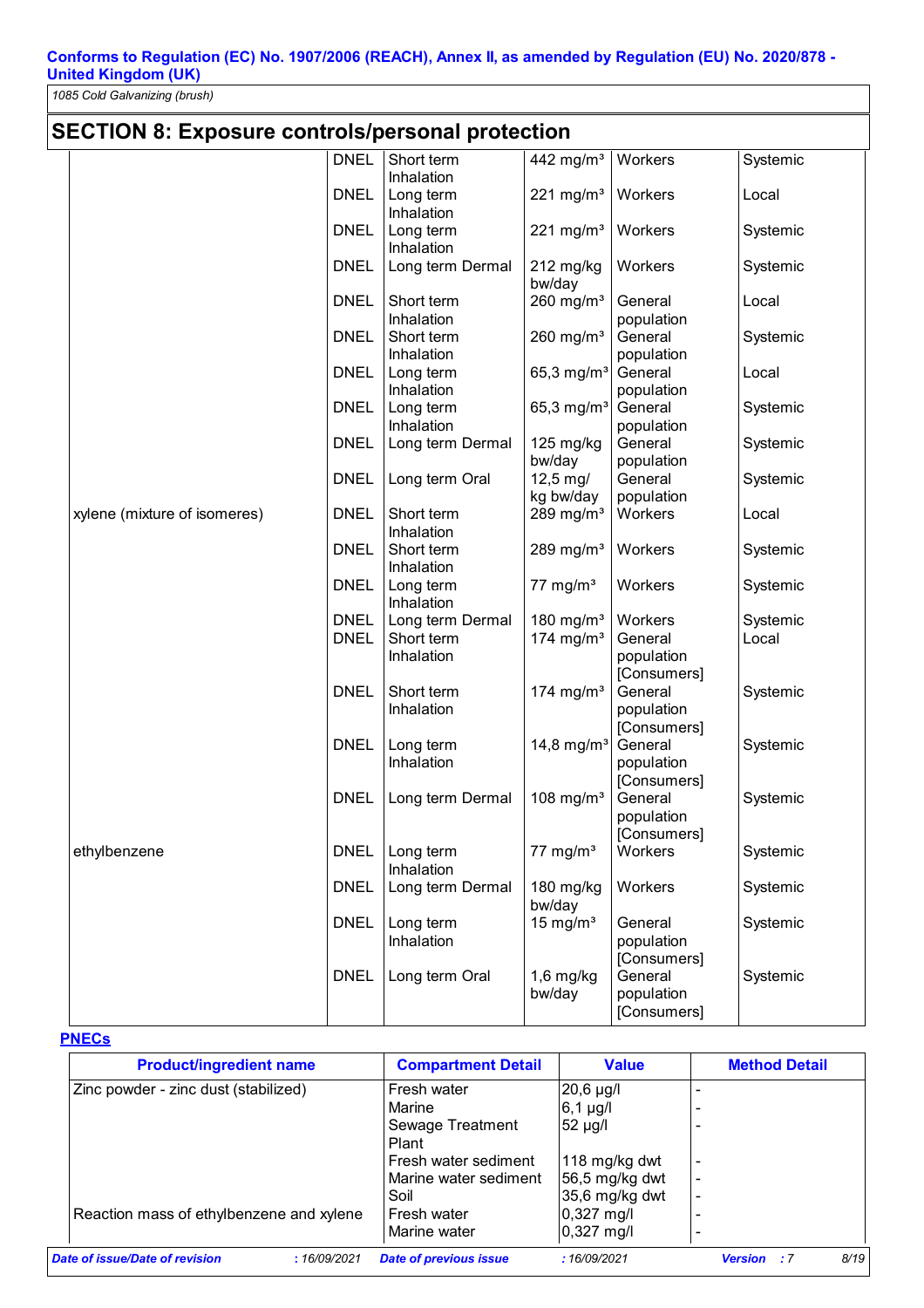## **SECTION 8: Exposure controls/personal protection**

|                              | Fresh water sediment  | 12,46 mg/kg  |  |
|------------------------------|-----------------------|--------------|--|
|                              | Marine water sediment | 12,46 mg/kg  |  |
|                              | Soil                  | $2,31$ mg/kg |  |
|                              | Sewage Treatment      | 6,58 mg/l    |  |
|                              | Plant                 |              |  |
| xylene (mixture of isomeres) | Fresh water           | $0,327$ mg/l |  |
|                              | Marine water          | $0,327$ mg/l |  |
|                              | Fresh water sediment  | 12,46 mg/kg  |  |
|                              | Marine water sediment | 12,46 mg/kg  |  |
|                              | Soil                  | 2,31 mg/kg   |  |
|                              | Sewage Treatment      | 6,58 mg/l    |  |
|                              | Plant                 |              |  |
| ethylbenzene                 | Fresh water           | $0,1$ mg/l   |  |
|                              | Marine water          | $0,01$ mg/l  |  |
|                              | Fresh water sediment  | 13,7 mg/kg   |  |
|                              | Marine water sediment | 1,37 mg/kg   |  |
|                              | Soil                  | 2,68 mg/kg   |  |
|                              | Sewage Treatment      | $9,6$ mg/l   |  |
|                              | Plant                 |              |  |
|                              |                       |              |  |

| <b>8.2 Exposure controls</b>                      |                                                                                                                                                                                                                                                                                                                                                                                                   |
|---------------------------------------------------|---------------------------------------------------------------------------------------------------------------------------------------------------------------------------------------------------------------------------------------------------------------------------------------------------------------------------------------------------------------------------------------------------|
| <b>Appropriate engineering</b><br><b>controls</b> | : Use only with adequate ventilation. Use process enclosures, local exhaust<br>ventilation or other engineering controls to keep worker exposure to airborne<br>contaminants below any recommended or statutory limits. The engineering controls<br>also need to keep gas, vapour or dust concentrations below any lower explosive<br>limits. Use explosion-proof ventilation equipment.          |
| <b>Individual protection measures</b>             |                                                                                                                                                                                                                                                                                                                                                                                                   |
| <b>Hygiene measures</b>                           | : Wash hands, forearms and face thoroughly after handling chemical products,<br>before eating, smoking and using the lavatory and at the end of the working period.<br>Appropriate techniques should be used to remove potentially contaminated clothing.<br>Wash contaminated clothing before reusing. Ensure that eyewash stations and<br>safety showers are close to the workstation location. |
| <b>Eye/face protection</b>                        | : Safety eyewear complying with an approved standard should be used when a risk<br>assessment indicates this is necessary to avoid exposure to liquid splashes, mists,<br>gases or dusts. Use eye protection according to EN 166. If contact is possible, the<br>following protection should be worn, unless the assessment indicates a higher<br>degree of protection: chemical splash goggles.  |

#### **Skin protection**

There is no one glove material or combination of materials that will give unlimited resistance to any individual or combination of chemicals.

The breakthrough time must be greater than the end use time of the product.

The instructions and information provided by the glove manufacturer on use, storage, maintenance and replacement must be followed.

Gloves should be replaced regularly and if there is any sign of damage to the glove material.

Always ensure that gloves are free from defects and that they are stored and used correctly.

The performance or effectiveness of the glove may be reduced by physical/chemical damage and poor maintenance. Barrier creams may help to protect the exposed areas of the skin but should not be applied once exposure has occurred.

**Hand protection** : Chemical-resistant, impervious gloves complying with an approved standard should **Finance** be worn at all times when handling chemical products if a risk assessment indicates this is necessary. Considering the parameters specified by the glove manufacturer, check during use that the gloves are still retaining their protective properties. It should be noted that the time to breakthrough for any glove material may be different for different glove manufacturers. In the case of mixtures, consisting of several substances, the protection time of the gloves cannot be accurately estimated. > 8 hours (breakthrough time): polyvinyl alcohol (PVA) or neoprene (0.65mm) .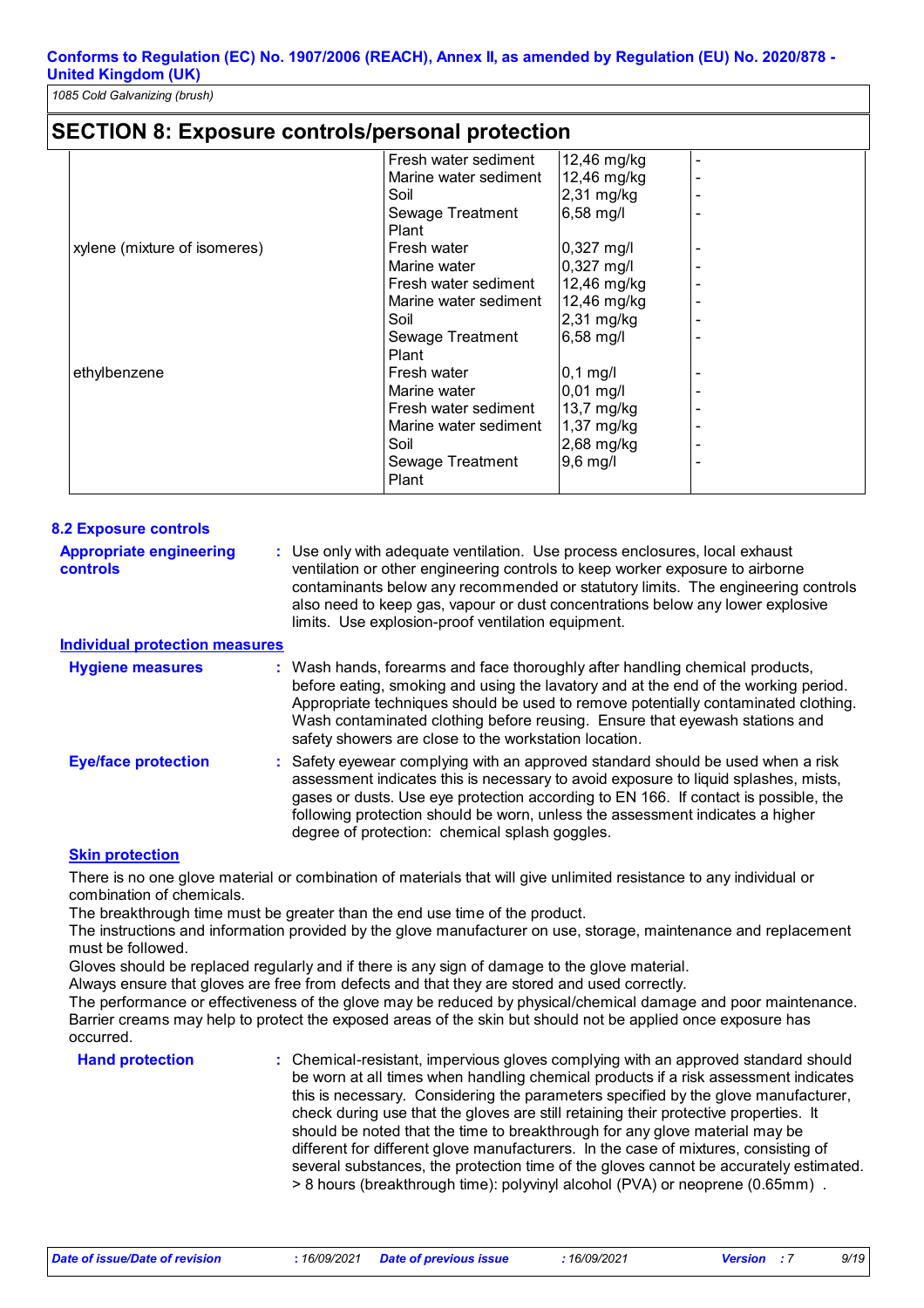## **SECTION 8: Exposure controls/personal protection**

|                                           | The recommendation for the type or types of glove to use when handling this<br>product is based on information from the following source: EN374. The user must<br>check that the final choice of type of glove selected for handling this product is the<br>most appropriate and takes into account the particular conditions of use, as included<br>in the user's risk assessment.                                                                                                                                                                                                                                                                                                      |
|-------------------------------------------|------------------------------------------------------------------------------------------------------------------------------------------------------------------------------------------------------------------------------------------------------------------------------------------------------------------------------------------------------------------------------------------------------------------------------------------------------------------------------------------------------------------------------------------------------------------------------------------------------------------------------------------------------------------------------------------|
| <b>Body protection</b>                    | : Personal protective equipment for the body should be selected based on the task<br>being performed and the risks involved and should be approved by a specialist<br>before handling this product. When there is a risk of ignition from static electricity,<br>wear anti-static protective clothing. For the greatest protection from static<br>discharges, clothing should include anti-static overalls, boots and gloves. Refer to<br>European Standard EN 1149 for further information on material and design<br>requirements and test methods. Recommended: Personnel should wear antistatic<br>clothing made of natural fibres or of high-temperature-resistant synthetic fibres. |
| <b>Other skin protection</b>              | : Appropriate footwear and any additional skin protection measures should be<br>selected based on the task being performed and the risks involved and should be<br>approved by a specialist before handling this product.                                                                                                                                                                                                                                                                                                                                                                                                                                                                |
| <b>Respiratory protection</b>             | : Based on the hazard and potential for exposure, select a respirator that meets the<br>appropriate standard or certification. Respirators must be used according to a<br>respiratory protection program to ensure proper fitting, training, and other important<br>aspects of use. Recommended: organic vapour filter (Type A).                                                                                                                                                                                                                                                                                                                                                         |
| <b>Environmental exposure</b><br>controls | : Emissions from ventilation or work process equipment should be checked to ensure<br>they comply with the requirements of environmental protection legislation. In some<br>cases, fume scrubbers, filters or engineering modifications to the process equipment<br>will be necessary to reduce emissions to acceptable levels.                                                                                                                                                                                                                                                                                                                                                          |

## **SECTION 9: Physical and chemical properties**

The conditions of measurement of all properties are at standard temperature and pressure unless otherwise indicated.

## **9.1 Information on basic physical and chemical properties**

| <b>Physical state</b>                                  | $:$ Liquid.                                                                                                                                                                                                                                                                                 |
|--------------------------------------------------------|---------------------------------------------------------------------------------------------------------------------------------------------------------------------------------------------------------------------------------------------------------------------------------------------|
| <b>Colour</b>                                          | : Dark grey.                                                                                                                                                                                                                                                                                |
| <b>Odour</b>                                           | Solvent-like                                                                                                                                                                                                                                                                                |
| <b>Odour threshold</b>                                 | Not available.                                                                                                                                                                                                                                                                              |
| <b>Melting point/freezing point</b>                    | $:$ <-20°C [Literature]                                                                                                                                                                                                                                                                     |
| Initial boiling point and boiling<br>range             | : $140^{\circ}$ C (284 $^{\circ}$ F) [Literature]                                                                                                                                                                                                                                           |
| <b>Flammability (solid, gas)</b>                       | : Flammable in the presence of the following materials or conditions: open flames,<br>sparks and static discharge.<br>Slightly flammable in the presence of the following materials or conditions: heat.<br>Vapour may travel a considerable distance to source of ignition and flash back. |
| <b>Upper/lower flammability or</b><br>explosive limits | $:$ Lower: $1\%$<br>Upper: 8%                                                                                                                                                                                                                                                               |
| <b>Flash point</b>                                     | : Closed cup: 25°C (77°F) [Literature]                                                                                                                                                                                                                                                      |
| <b>Auto-ignition temperature</b>                       | : >400°C (>752°F) [Literature]                                                                                                                                                                                                                                                              |
| <b>Decomposition temperature</b>                       | $:$ Not available.                                                                                                                                                                                                                                                                          |
| pH                                                     | Not applicable.                                                                                                                                                                                                                                                                             |
| pH : Justification                                     | Product is non-soluble (in water).                                                                                                                                                                                                                                                          |
| <b>Viscosity</b>                                       | Dynamic: 950 to 1150 mPa s [ASTM D562 [KU]]                                                                                                                                                                                                                                                 |
| <b>Solubility(ies)</b>                                 | Partially soluble in the following materials: acetone.                                                                                                                                                                                                                                      |
| <b>Solubility in water</b>                             | $:$ Not available.                                                                                                                                                                                                                                                                          |
| <b>Miscible with water</b>                             | : No.                                                                                                                                                                                                                                                                                       |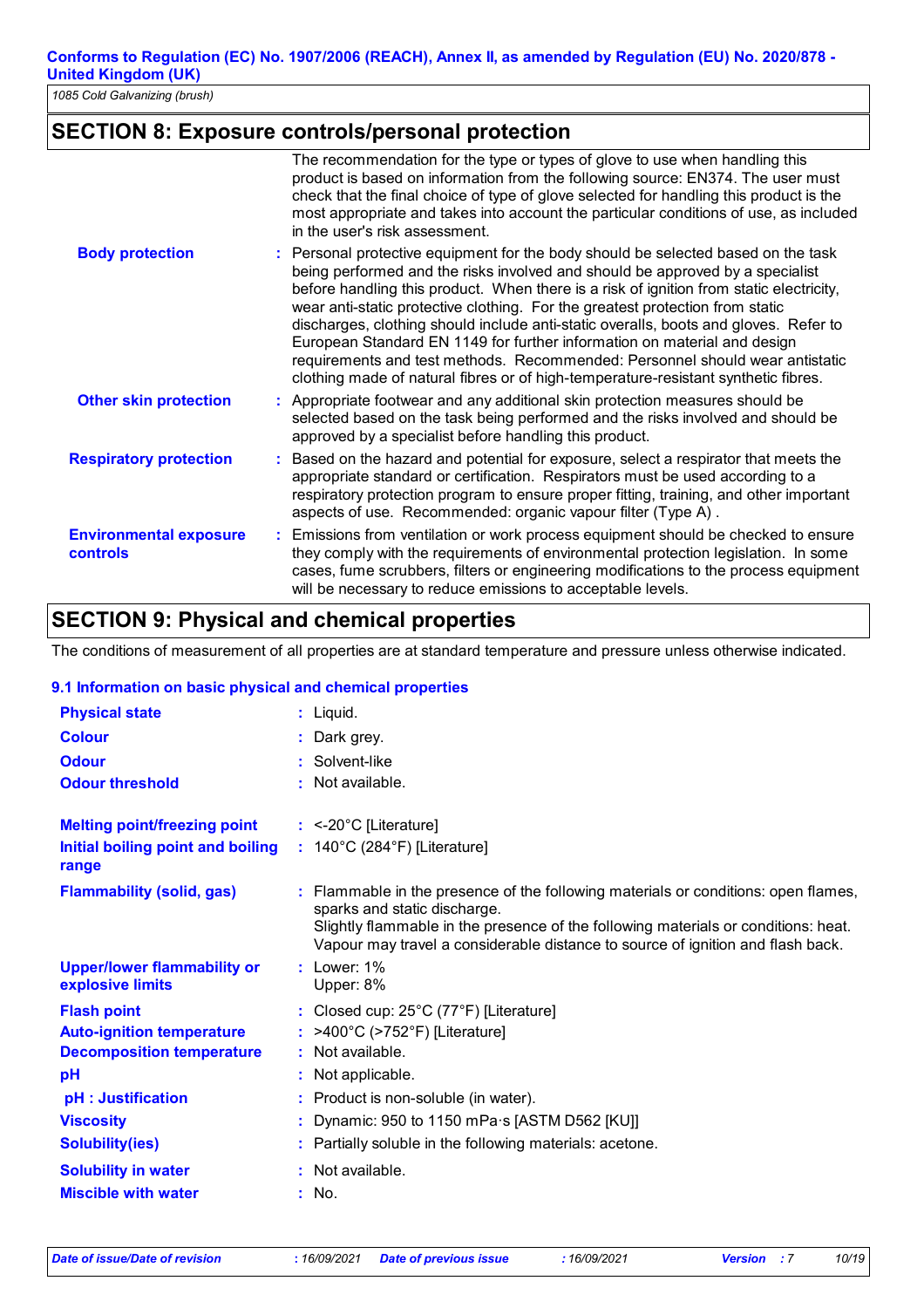*1085 Cold Galvanizing (brush)*

# **SECTION 9: Physical and chemical properties**

| <b>Partition coefficient: n-octanol/ : Not applicable.</b><br>water |                                                                                       |
|---------------------------------------------------------------------|---------------------------------------------------------------------------------------|
| <b>Vapour pressure</b><br><b>Evaporation rate</b>                   | $\therefore$ 0,8 kPa (6 mm Hg) [calculated.]<br>$\therefore$ 0,8 (Butyl acetate. = 1) |
| <b>Relative density</b>                                             | : 2,75 to 2,78 [DIN 53217]                                                            |
| <b>Density</b>                                                      | : 2,76 g/cm <sup>3</sup> [20°C (68°F)] [DIN 53217]                                    |
| <b>Vapour density</b>                                               | : $>3$ [Air = 1]                                                                      |
| <b>Explosive properties</b>                                         | : No unusual hazard if involved in a fire.                                            |
| <b>Oxidising properties</b>                                         | $:$ Not available.                                                                    |
| <b>Particle characteristics</b>                                     |                                                                                       |
| <b>Median particle size</b>                                         | : Not applicable.                                                                     |

# **SECTION 10: Stability and reactivity**

| <b>10.1 Reactivity</b>                            | : No specific test data related to reactivity available for this product or its ingredients.                                                                                                                                                |
|---------------------------------------------------|---------------------------------------------------------------------------------------------------------------------------------------------------------------------------------------------------------------------------------------------|
| <b>10.2 Chemical stability</b>                    | : The product is stable.                                                                                                                                                                                                                    |
| <b>10.3 Possibility of</b><br>hazardous reactions | : Under normal conditions of storage and use, hazardous reactions will not occur.                                                                                                                                                           |
| <b>10.4 Conditions to avoid</b>                   | : Avoid all possible sources of ignition (spark or flame). Do not pressurise, cut, weld,<br>braze, solder, drill, grind or expose containers to heat or sources of ignition. Do not<br>allow vapour to accumulate in low or confined areas. |
| 10.5 Incompatible materials                       | : Reactive or incompatible with the following materials:<br>oxidising materials                                                                                                                                                             |
| <b>10.6 Hazardous</b><br>decomposition products   | : Under normal conditions of storage and use, hazardous decomposition products<br>should not be produced.                                                                                                                                   |

## **SECTION 11: Toxicological information**

## **11.1 Information on hazard classes as defined in Regulation (EC) No 1272/2008**

#### **Acute toxicity**

| <b>Product/ingredient name</b> | <b>Result</b>                                                       | <b>Species</b> | <b>Dose</b>               | <b>Exposure</b>          |
|--------------------------------|---------------------------------------------------------------------|----------------|---------------------------|--------------------------|
| Reaction mass of               | <b>LC50 Inhalation Vapour</b>                                       | Rat            | $27124$ mg/m <sup>3</sup> | 4 hours                  |
| ethylbenzene and xylene        |                                                                     |                |                           |                          |
|                                | LD50 Dermal                                                         | Rabbit         | 12126 mg/kg               |                          |
|                                | LD50 Oral                                                           | Rat            | 3523 mg/kg                |                          |
| xylene (mixture of isomeres)   | LC50 Inhalation Gas.                                                | Rat            | 5000 ppm                  | 4 hours                  |
|                                | LC50 Inhalation Gas.                                                | Rat            | 6670 ppm                  | 4 hours                  |
|                                | LD50 Dermal                                                         | Rabbit         | $4,2$ g/kg                |                          |
|                                | LD50 Dermal                                                         | Rabbit         | 1100 mg/kg                |                          |
|                                | LD50 Dermal                                                         | Rabbit         | 1700 mg/kg                |                          |
|                                | LD50 Oral                                                           | Rat            | 4300 mg/kg                |                          |
|                                | TDLo Dermal                                                         | Rabbit         | 4300 mg/kg                |                          |
| ethylbenzene                   | <b>LC50 Inhalation Vapour</b>                                       | Rat - Male     | $17,6$ mg/l               | 4 hours                  |
|                                | LD50 Dermal                                                         | Rabbit - Male, | 15400 mg/kg               |                          |
|                                |                                                                     | Female         |                           |                          |
|                                | LD50 Oral                                                           | Rat            | 3500 mg/kg                | $\overline{\phantom{a}}$ |
| <b>Conclusion/Summary</b>      | : Based on available data, the classification criteria are not met. |                |                           |                          |

**Acute toxicity estimates**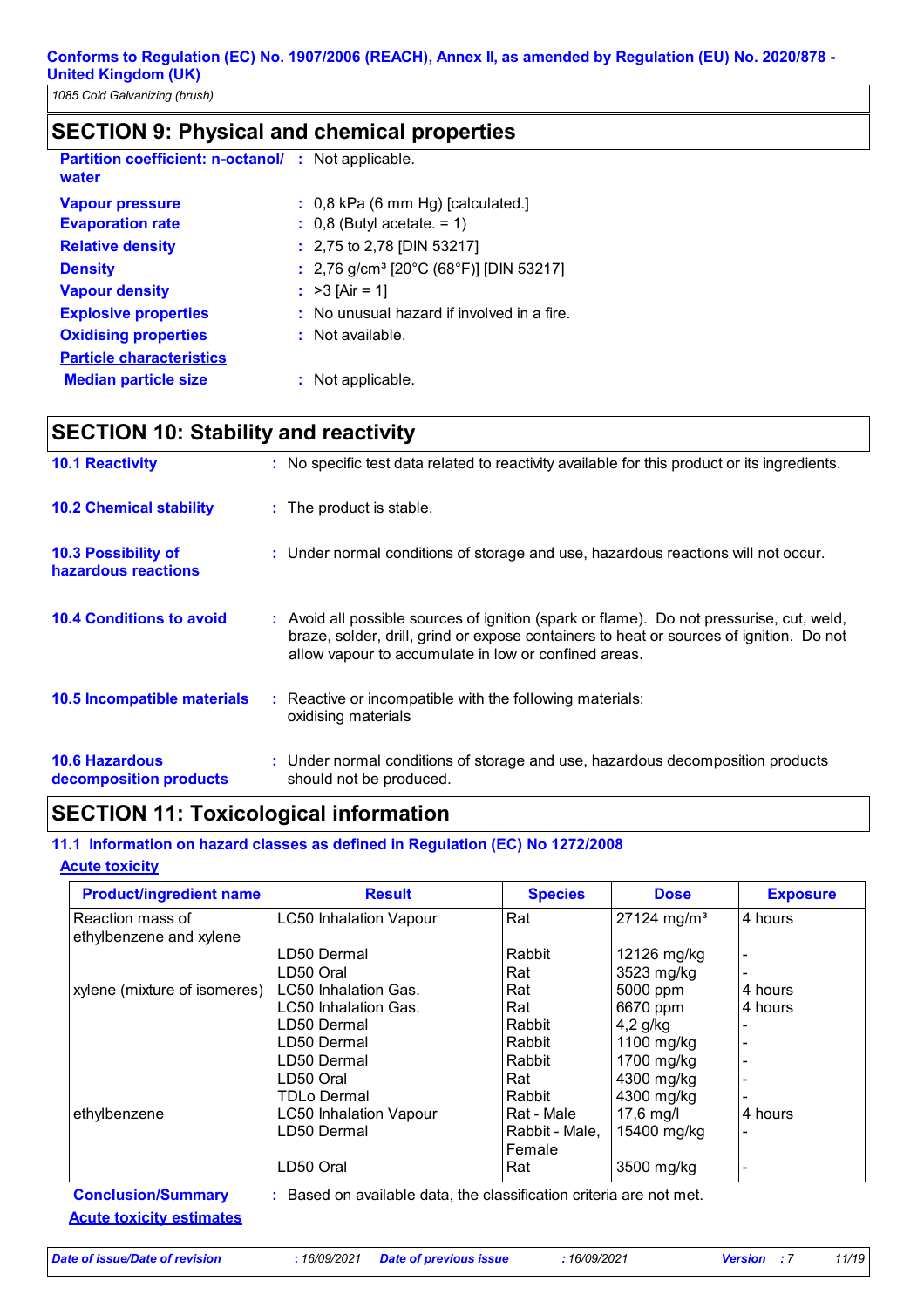# **SECTION 11: Toxicological information**

| <b>Product/ingredient name</b>           | Oral (mg/<br>kg) | <b>Dermal</b><br>(mg/kg) | <b>Inhalation</b><br>(gases)<br>(ppm) | <b>Inhalation</b><br>(vapours)<br>(mg/l) | <b>Inhalation</b><br>(dusts)<br>and mists)<br>(mg/l) |
|------------------------------------------|------------------|--------------------------|---------------------------------------|------------------------------------------|------------------------------------------------------|
| Reaction mass of ethylbenzene and xylene | 3523             | 1100                     | N/A                                   |                                          | N/A                                                  |
| xylene (mixture of isomeres)             | 4300             | 1100                     | N/A                                   |                                          | N/A                                                  |
| ethylbenzene                             | N/A              | N/A                      | N/A                                   |                                          | N/A                                                  |

## **Irritation/Corrosion**

| <b>Product/ingredient name</b> | <b>Result</b>            | <b>Species</b> | <b>Score</b> | <b>Exposure</b> | <b>Observation</b>       |
|--------------------------------|--------------------------|----------------|--------------|-----------------|--------------------------|
| Zinc powder - zinc dust        | Skin - Mild irritant     | Human          |              | 72 hours 300    |                          |
| (stabilized)                   |                          |                |              | Micrograms      |                          |
|                                |                          |                |              | Intermittent    |                          |
| xylene (mixture of isomeres)   | Eyes - Mild irritant     | Rabbit         |              | 87 milligrams   |                          |
|                                | Eyes - Severe irritant   | Rabbit         |              | 24 hours 5      |                          |
|                                |                          |                |              | milligrams      |                          |
|                                | Skin - Mild irritant     | Rat            |              | 8 hours 60      |                          |
|                                |                          |                |              | microliters     |                          |
|                                | Skin - Moderate irritant | Rabbit         |              | 24 hours 500    |                          |
|                                |                          |                |              | milligrams      |                          |
|                                | Skin - Moderate irritant | Rabbit         |              | 100 Percent     | $\overline{\phantom{a}}$ |
|                                | Eyes - Moderate irritant | Rabbit         |              |                 |                          |
| ethylbenzene                   | Eyes - Severe irritant   | Rabbit         |              | 500             |                          |
|                                |                          |                |              | milligrams      |                          |
|                                | Skin - Mild irritant     | Rabbit         |              | 24 hours 15     | $\overline{\phantom{a}}$ |
|                                |                          |                |              | milligrams      |                          |

| CONCIUSION SUMMIT ST                                    |                                                                                 |
|---------------------------------------------------------|---------------------------------------------------------------------------------|
| <b>Skin</b>                                             | : Causes skin irritation.                                                       |
| <b>Eyes</b>                                             | : Causes serious eye irritation.                                                |
| <b>Respiratory</b>                                      | : May cause damage to organs through prolonged or repeated exposure if inhaled. |
| <b>Sensitisation</b>                                    |                                                                                 |
| <b>Conclusion/Summary</b>                               |                                                                                 |
| <b>Skin</b>                                             | : Based on available data, the classification criteria are not met.             |
| <b>Respiratory</b>                                      | Based on available data, the classification criteria are not met.               |
| <b>Mutagenicity</b>                                     |                                                                                 |
| <b>Conclusion/Summary</b>                               | : Based on available data, the classification criteria are not met.             |
| <b>Carcinogenicity</b>                                  |                                                                                 |
| <b>Conclusion/Summary</b>                               | : Based on available data, the classification criteria are not met.             |
| <b>Reproductive toxicity</b>                            |                                                                                 |
| <b>Conclusion/Summary</b>                               | : Based on available data, the classification criteria are not met.             |
| <b>Teratogenicity</b>                                   |                                                                                 |
| <b>Conclusion/Summary</b>                               | : Based on available data, the classification criteria are not met.             |
| <b>Specific target organ toxicity (single exposure)</b> |                                                                                 |

| <b>Product/ingredient name</b>           | <b>Category</b> | <b>Route of</b><br>exposure | <b>Target organs</b>                    |
|------------------------------------------|-----------------|-----------------------------|-----------------------------------------|
| Reaction mass of ethylbenzene and xylene | Category 3      |                             | <b>Respiratory tract</b><br>lirritation |
| xylene (mixture of isomeres)             | Category 3      |                             | Respiratory tract<br>lirritation        |

**Specific target organ toxicity (repeated exposure)**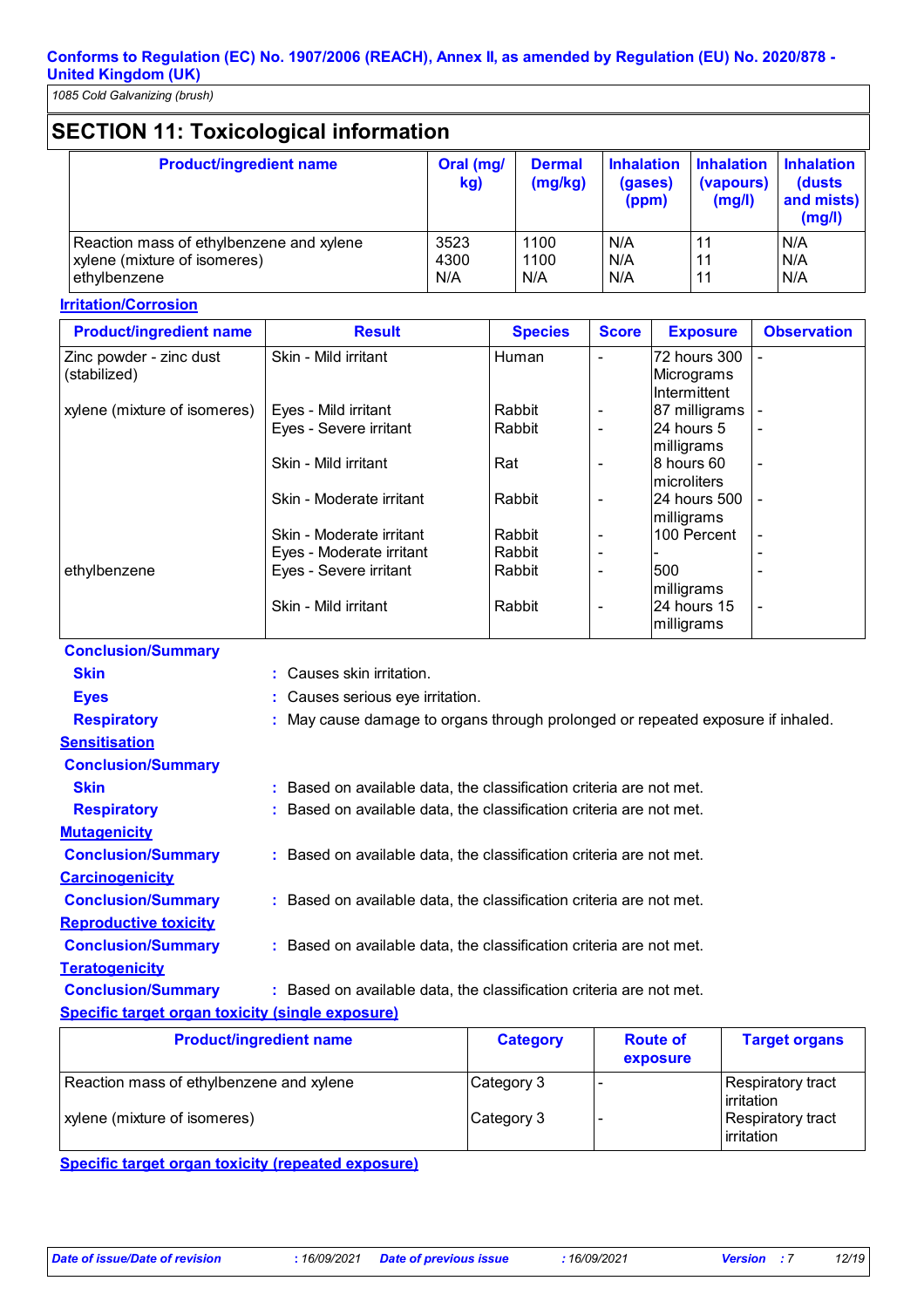# **SECTION 11: Toxicological information**

| <b>Product/ingredient name</b>                                                           | <b>Category</b>                        | <b>Route of</b><br>exposure | <b>Target organs</b> |
|------------------------------------------------------------------------------------------|----------------------------------------|-----------------------------|----------------------|
| Reaction mass of ethylbenzene and xylene<br>xylene (mixture of isomeres)<br>ethylbenzene | Category 2<br>Category 2<br>Category 2 |                             | hearing organs       |

## **Aspiration hazard**

| <b>Product/ingredient name</b>           | <b>Result</b>                         |
|------------------------------------------|---------------------------------------|
| Reaction mass of ethylbenzene and xylene | <b>ASPIRATION HAZARD - Category 1</b> |
| xylene (mixture of isomeres)             | <b>ASPIRATION HAZARD - Category 1</b> |
| ethylbenzene                             | <b>ASPIRATION HAZARD - Category 1</b> |

#### Routes of entry anticipated: Dermal, Inhalation. **: Information on likely routes**

|  | of exposure |  |
|--|-------------|--|
|--|-------------|--|

| <b>Potential acute health effects</b> |                                                     |
|---------------------------------------|-----------------------------------------------------|
| Eye contact                           | : Causes serious eye irritation.                    |
| <b>Inhalation</b>                     | : No known significant effects or critical hazards. |
| <b>Skin contact</b>                   | : Causes skin irritation.                           |
| <b>Ingestion</b>                      | : No known significant effects or critical hazards. |
|                                       |                                                     |

## **Symptoms related to the physical, chemical and toxicological characteristics**

| <b>Eye contact</b>  | : Adverse symptoms may include the following:<br>pain or irritation<br>watering<br>redness |
|---------------------|--------------------------------------------------------------------------------------------|
| <b>Inhalation</b>   | : No specific data.                                                                        |
| <b>Skin contact</b> | : Adverse symptoms may include the following:<br>irritation<br>redness                     |
| <b>Ingestion</b>    | : No specific data.                                                                        |

## **Delayed and immediate effects as well as chronic effects from short and long-term exposure**

| <b>Short term exposure</b>                |                                                                      |
|-------------------------------------------|----------------------------------------------------------------------|
| <b>Potential immediate</b><br>effects     | $:$ Not available.                                                   |
| <b>Potential delayed effects</b>          | $:$ Not available.                                                   |
| Long term exposure                        |                                                                      |
| <b>Potential immediate</b><br>effects     | $:$ Not available.                                                   |
| <b>Potential delayed effects</b>          | $:$ Not available.                                                   |
| <b>Potential chronic health effects</b>   |                                                                      |
| Not available.                            |                                                                      |
| <b>Conclusion/Summary</b>                 | : Based on available data, the classification criteria are not met.  |
| <b>General</b>                            | : May cause damage to organs through prolonged or repeated exposure. |
| <b>Carcinogenicity</b>                    | : No known significant effects or critical hazards.                  |
| <b>Mutagenicity</b>                       | : No known significant effects or critical hazards.                  |
| <b>Reproductive toxicity</b>              | : No known significant effects or critical hazards.                  |
| <b>Endocrine disrupting</b><br>properties | $:$ Not available.                                                   |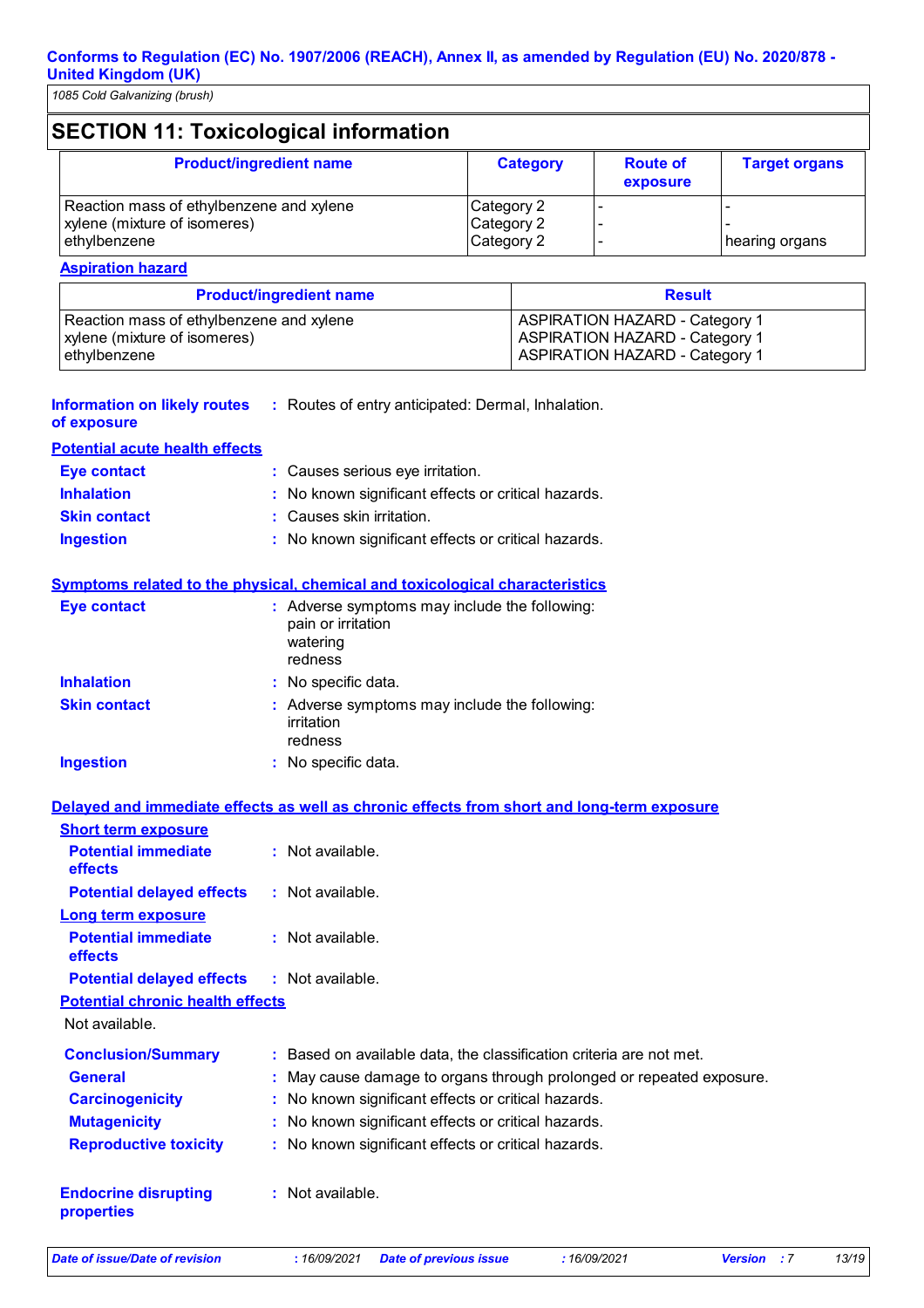*1085 Cold Galvanizing (brush)*

## **SECTION 11: Toxicological information**

**Other information :** Not available.

## **SECTION 12: Ecological information**

**12.1 Toxicity**

| <b>Product/ingredient name</b>              | <b>Result</b>                                                         | <b>Species</b>                                                              | <b>Exposure</b>   |
|---------------------------------------------|-----------------------------------------------------------------------|-----------------------------------------------------------------------------|-------------------|
| Zinc powder - zinc dust<br>(stabilized)     | Acute EC50 106 µg/l Fresh water                                       | Algae - Pseudokirchneriella<br>subcapitata - Exponential<br>growth phase    | 72 hours          |
|                                             | Acute EC50 0,572 mg/l Marine water                                    | Algae - Ulva pertusa                                                        | 96 hours          |
|                                             | Acute EC50 10000 µg/l Fresh water                                     | Aquatic plants - Lemna minor                                                | 4 days            |
|                                             | Acute LC50 107 µg/l Fresh water                                       | Daphnia spec. - Daphnia pulex                                               | 48 hours          |
|                                             | Acute LC50 182 µg/l Fresh water                                       | Fish - Oncorhynchus<br>tshawytscha                                          | 96 hours          |
|                                             | Chronic EC10 27,3 µg/l Fresh water                                    | Algae - Pseudokirchneriella<br>subcapitata - Exponential<br>growth phase    | 72 hours          |
|                                             | Chronic EC10 59,2 µg/l Fresh water<br>Chronic NOEC 9 mg/l Fresh water | Daphnia spec. - Daphnia magna<br>Aquatic plants - Ceratophyllum<br>demersum | 21 days<br>3 days |
|                                             | Chronic NOEC 178 µg/l Marine water                                    | Crustaceans - Palaemon<br>elegans                                           | 21 days           |
| Reaction mass of<br>ethylbenzene and xylene | NOEC 0,44 mg/l                                                        | Algae                                                                       | 72 hours          |
|                                             | NOEC 0,96 mg/l                                                        | Daphnia spec.                                                               | 7 days            |
|                                             | NOEC 1,3 mg/l                                                         | Fish                                                                        | 56 days           |
| ethylbenzene                                | Acute EC50 7700 µg/l Marine water                                     | Algae - Skeletonema costatum                                                | 96 hours          |
|                                             | Acute EC50 3600 µg/l Fresh water                                      | Algae - Pseudokirchneriella<br>subcapitata                                  | 96 hours          |
|                                             | Acute EC50 2,6 mg/l Fresh water                                       | Daphnia spec.                                                               | 48 hours          |
|                                             | Acute LC50 5,1 mg/l Marine water                                      | Fish                                                                        | 96 hours          |
|                                             | Acute LC50 4200 µg/l Fresh water                                      | Fish - Oncorhynchus mykiss                                                  | 96 hours          |

**Conclusion/Summary :** Very toxic to aquatic life with long lasting effects.

## **12.2 Persistence and degradability**

| <b>Product/ingredient name</b>               | <b>Test</b>              | <b>Result</b>                                          |                   | <b>Dose</b> | <b>Inoculum</b>         |
|----------------------------------------------|--------------------------|--------------------------------------------------------|-------------------|-------------|-------------------------|
| xylene (mixture of isomeres)<br>ethylbenzene | OECD 301E                | 90 % - Readily - 5 days<br>100 % - 6 days              |                   |             |                         |
| <b>Conclusion/Summary</b>                    |                          | : This product has not been tested for biodegradation. |                   |             |                         |
| <b>Product/ingredient name</b>               | <b>Aquatic half-life</b> |                                                        | <b>Photolysis</b> |             | <b>Biodegradability</b> |
| xylene (mixture of isomeres)<br>ethylbenzene |                          |                                                        |                   |             | Readily<br>Readily      |

#### **12.3 Bioaccumulative potential**

| <b>Product/ingredient name</b> | $\mathsf{LogP}_\mathsf{ow}$ | <b>BCF</b>  | <b>Potential</b> |
|--------------------------------|-----------------------------|-------------|------------------|
| xylene (mixture of isomeres)   | 13.12                       | 8.1 to 25.9 | llow             |
| ethylbenzene                   | 3,6                         | 115         | llow             |

#### **12.4 Mobility in soil**

| <b>Soil/water partition</b><br><b>coefficient (Koc)</b> | : Not available. |
|---------------------------------------------------------|------------------|
| <b>Mobility</b>                                         | : Volatile.      |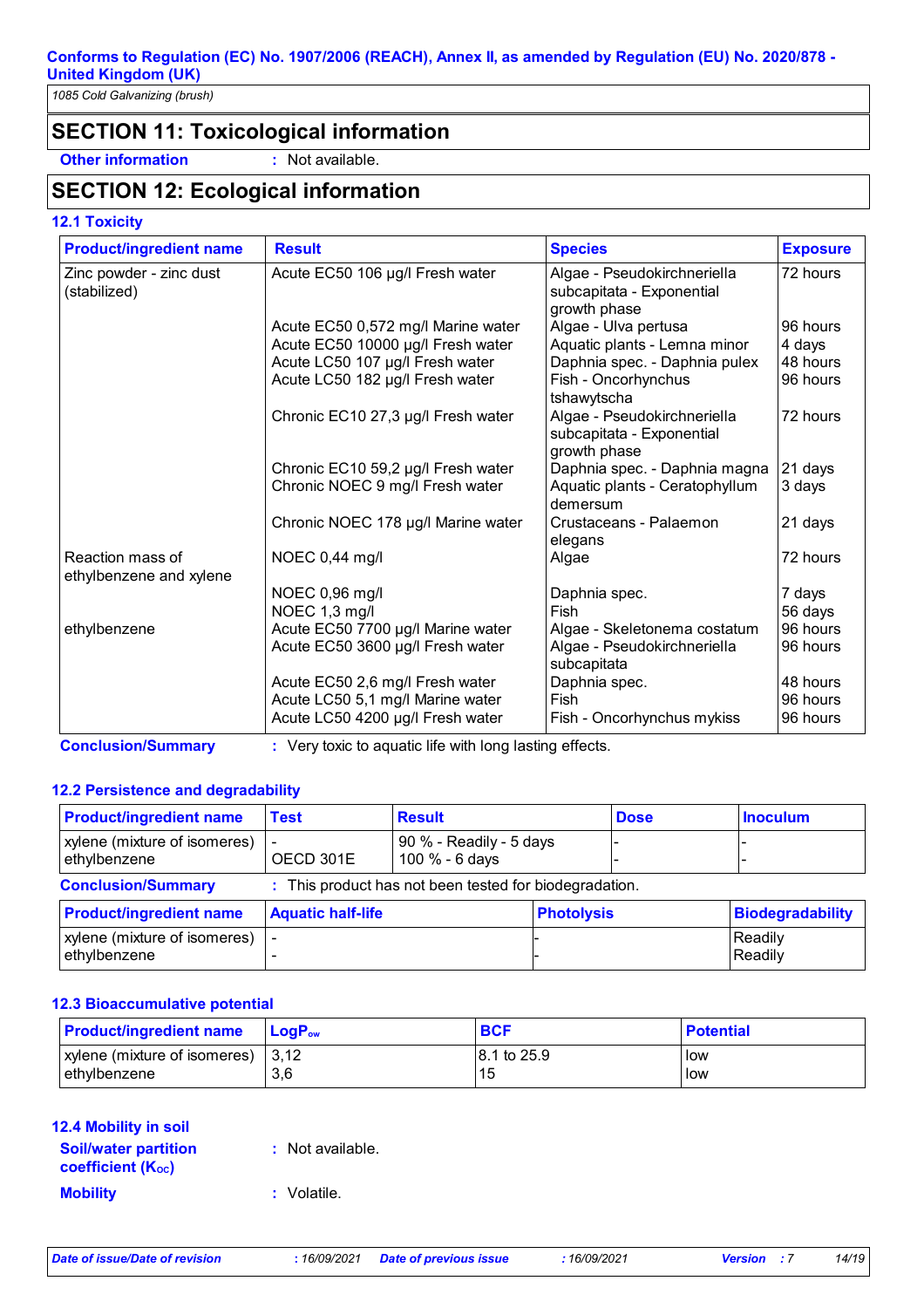*1085 Cold Galvanizing (brush)*

## **SECTION 12: Ecological information**

## **12.5 Results of PBT and vPvB assessment**

This mixture does not contain any substances that are assessed to be a PBT or a vPvB.

| <b>12.6 Endocrine disrupting</b><br>: No known significant effects or critical hazards.<br>properties |                                                     |
|-------------------------------------------------------------------------------------------------------|-----------------------------------------------------|
| <b>12.7 Other adverse effects</b>                                                                     | : No known significant effects or critical hazards. |

## **SECTION 13: Disposal considerations**

The information in this section contains generic advice and guidance.

## **13.1 Waste treatment methods**

## **Product**

| <b>Methods of disposal</b> | : The generation of waste should be avoided or minimised wherever possible.<br>Disposal of this product, solutions and any by-products should at all times comply<br>with the requirements of environmental protection and waste disposal legislation and<br>any regional local authority requirements. Dispose of surplus and non-recyclable<br>products via a licensed waste disposal contractor. Waste should not be disposed of<br>untreated to the sewer unless fully compliant with the requirements of all authorities<br>with jurisdiction. |
|----------------------------|-----------------------------------------------------------------------------------------------------------------------------------------------------------------------------------------------------------------------------------------------------------------------------------------------------------------------------------------------------------------------------------------------------------------------------------------------------------------------------------------------------------------------------------------------------|
| <b>Hazardous waste</b>     | Yes.                                                                                                                                                                                                                                                                                                                                                                                                                                                                                                                                                |

**European waste catalogue (EWC)**

| <b>Waste code</b>          | <b>Waste designation</b>                                                                                                                                                                                                                                                                                                                                                                                                                                                                                                                                      |  |
|----------------------------|---------------------------------------------------------------------------------------------------------------------------------------------------------------------------------------------------------------------------------------------------------------------------------------------------------------------------------------------------------------------------------------------------------------------------------------------------------------------------------------------------------------------------------------------------------------|--|
| 08 01 11*                  | waste paint and varnish containing organic solvents or other hazardous substances                                                                                                                                                                                                                                                                                                                                                                                                                                                                             |  |
| <b>Special precautions</b> | : This material and its container must be disposed of in a safe way. Care should be<br>taken when handling emptied containers that have not been cleaned or rinsed out.<br>Empty containers or liners may retain some product residues. Vapour from product<br>residues may create a highly flammable or explosive atmosphere inside the container.<br>Do not cut, weld or grind used containers unless they have been cleaned thoroughly<br>internally. Avoid dispersal of spilt material and runoff and contact with soil,<br>waterways, drains and sewers. |  |

# **SECTION 14: Transport information**

|                                                | <b>ADR/RID</b>                                                                                   | <b>ADN</b>                    | <b>IMDG</b>                                                          | <b>IATA</b>                                                                 |
|------------------------------------------------|--------------------------------------------------------------------------------------------------|-------------------------------|----------------------------------------------------------------------|-----------------------------------------------------------------------------|
| 14.1 UN number<br>or ID number                 | <b>UN1263</b>                                                                                    | <b>UN1263</b>                 | <b>UN1263</b>                                                        | <b>UN1263</b>                                                               |
| 14.2 UN proper<br>shipping name                | Paint                                                                                            | Paint                         | Paint. Marine pollutant<br>(Zinc powder - zinc<br>dust (stabilized)) | Paint                                                                       |
| <b>14.3 Transport</b><br>hazard class(es)      | 3<br>$\mathbf{\mathbf{\mathbf{\mathbf{\mathbf{\mathbf{\mathbf{\mathbf{\mathbf{\mathbf{Y}}}}}}}}$ | 3<br>$\bigstar$               | 3<br>$\bigstar$                                                      | 3                                                                           |
| 14.4 Packing group   III                       |                                                                                                  | $\mathbf{III}$                | III                                                                  | $\mathbf{III}$                                                              |
| 14.5<br><b>Environmental</b><br><b>hazards</b> | Yes.                                                                                             | Yes.                          | Yes.                                                                 | Yes. The<br>environmentally<br>hazardous substance<br>mark is not required. |
| <b>Date of issue/Date of revision</b>          | : 16/09/2021                                                                                     | <b>Date of previous issue</b> | : 16/09/2021                                                         | 15/19<br><b>Version</b><br>:7                                               |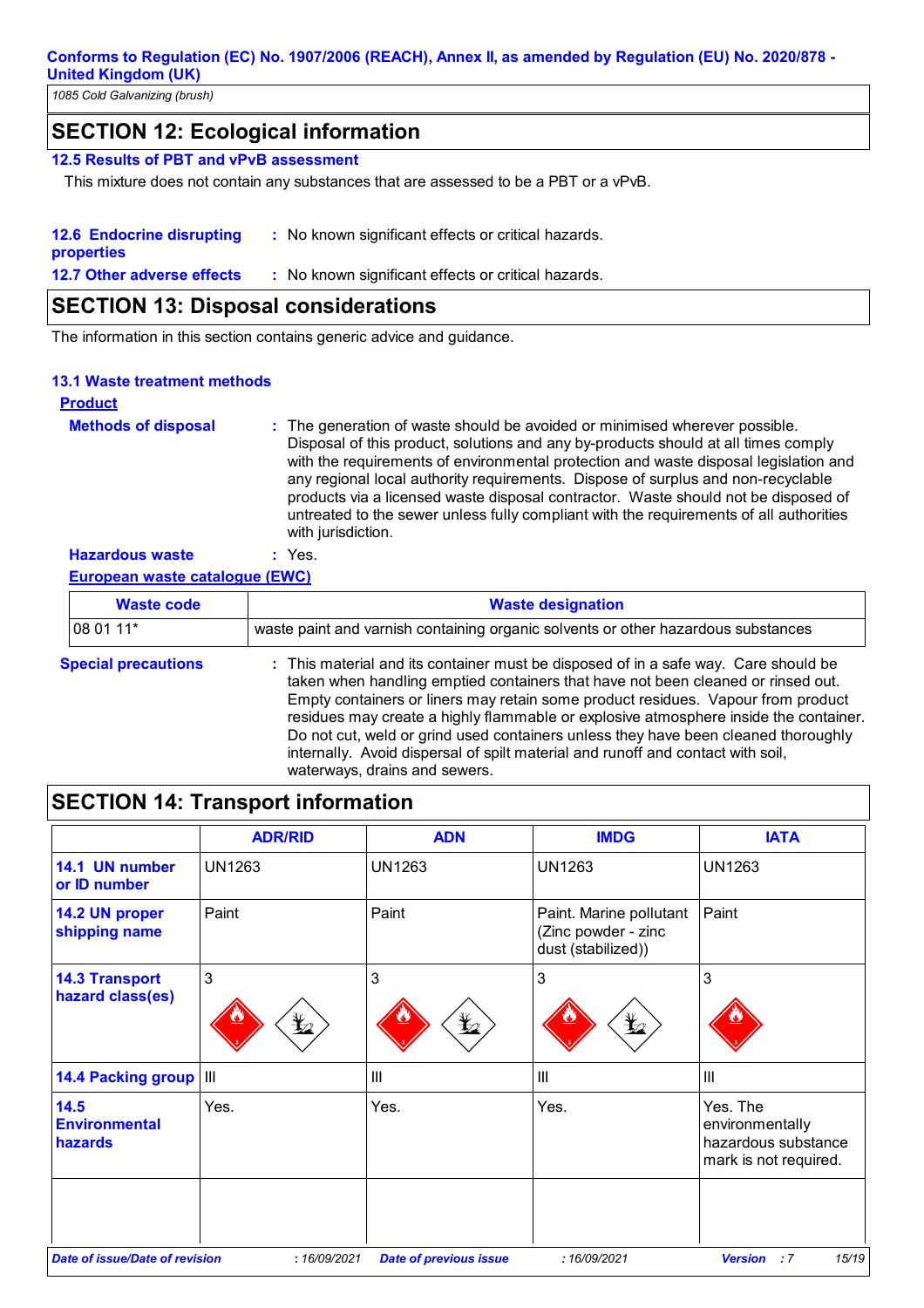*1085 Cold Galvanizing (brush)*

## **SECTION 14: Transport information**

| <b>Additional</b> | <b>Viscous liquid</b>                                                                                                                                                                                                                                                                                                | <b>Viscous liquid</b>                                                                                                                                                                                                                                                                           | <b>Emergency</b>                                                                                                                                                                                                                                                                                                                          | The environmentally                                                                                                                                                                                                                                                                                                                                                    |
|-------------------|----------------------------------------------------------------------------------------------------------------------------------------------------------------------------------------------------------------------------------------------------------------------------------------------------------------------|-------------------------------------------------------------------------------------------------------------------------------------------------------------------------------------------------------------------------------------------------------------------------------------------------|-------------------------------------------------------------------------------------------------------------------------------------------------------------------------------------------------------------------------------------------------------------------------------------------------------------------------------------------|------------------------------------------------------------------------------------------------------------------------------------------------------------------------------------------------------------------------------------------------------------------------------------------------------------------------------------------------------------------------|
| information       | exception This class<br>3 viscous liquid that is<br>also environmentally<br>hazardous is not<br>subject to regulation in<br>packagings up to 5 L,<br>provided the<br>packagings meet the<br>general provisions of<br>4.1.1.1, 4.1.1.2 and<br>4.1.1.4 to 4.1.1.8<br>according to<br>2.2.3.1.5.2.<br>Tunnel code (D/E) | exception This class<br>3 viscous liquid that is<br>also environmentally<br>hazardous is not<br>subject to regulation in<br>packagings up to 5 L,<br>provided the<br>packagings meet the<br>general provisions of<br>4.1.1.1, 4.1.1.2 and<br>4.1.1.4 to 4.1.1.8<br>according to<br>2.2.3.1.5.2. | schedules $F-E + S-E$<br><b>Viscous liquid</b><br>exception This class<br>3 viscous liquid that is<br>also environmentally<br>hazardous is not<br>subject to regulation in<br>packagings up to 5L,<br>provided the<br>packagings meet the<br>general provisions of<br>4.1.1.1, 4.1.1.2 and<br>4.1.1.4 to 4.1.1.8<br>according to 2.3.2.5. | hazardous substance<br>mark may appear if<br>required by other<br>transportation<br>regulations.<br><b>Quantity limitation</b><br>Passenger and Cargo<br>Aircraft: 60 L.<br>Packaging instructions:<br>355. Cargo Aircraft<br>Only: 220 L.<br>Packaging instructions:<br>366. Limited<br>Quantities - Passenger<br>Aircraft: 10 L.<br>Packaging instructions:<br>Y344. |

```
14.6 Special precautions for 
user
```
**Transport within user's premises:** always transport in closed containers that are **:** upright and secure. Ensure that persons transporting the product know what to do in the event of an accident or spillage.

| <b>14.7 Transport in bulk</b> | : Not available. |
|-------------------------------|------------------|
| according to <b>IMO</b>       |                  |
| <b>instruments</b>            |                  |

## **SECTION 15: Regulatory information**

|                                                                                                                                                                 | 15.1 Safety, health and environmental regulations/legislation specific for the substance or mixture                                         |
|-----------------------------------------------------------------------------------------------------------------------------------------------------------------|---------------------------------------------------------------------------------------------------------------------------------------------|
| EU Regulation (EC) No. 1907/2006 (REACH)                                                                                                                        |                                                                                                                                             |
|                                                                                                                                                                 | <b>Annex XIV - List of substances subject to authorisation</b>                                                                              |
| <b>Annex XIV</b>                                                                                                                                                |                                                                                                                                             |
| None of the components are listed.                                                                                                                              |                                                                                                                                             |
| <b>Substances of very high concern</b>                                                                                                                          |                                                                                                                                             |
| None of the components are listed.                                                                                                                              |                                                                                                                                             |
| <b>Annex XVII - Restrictions</b><br>on the manufacture,<br>placing on the market and<br>use of certain dangerous<br>substances, mixtures and<br><b>articles</b> | : Not applicable.                                                                                                                           |
| <b>Other EU regulations</b>                                                                                                                                     |                                                                                                                                             |
| <b>VOC</b>                                                                                                                                                      |                                                                                                                                             |
| <b>VOC for Ready-for-Use</b><br><b>Mixture</b>                                                                                                                  | : IIA/i. One-pack performance coatings. EU limit value for this product : 500g/l (2010.)<br>This product contains a maximum of 481 g/l VOC. |
| <b>Industrial emissions</b><br>(integrated pollution<br>prevention and control) -<br>Air                                                                        | $:$ Listed                                                                                                                                  |
| <b>Industrial emissions</b><br>(integrated pollution<br>prevention and control) -<br><b>Water</b>                                                               | : Listed                                                                                                                                    |
| Ozone depleting substances (1005/2009/EC)                                                                                                                       |                                                                                                                                             |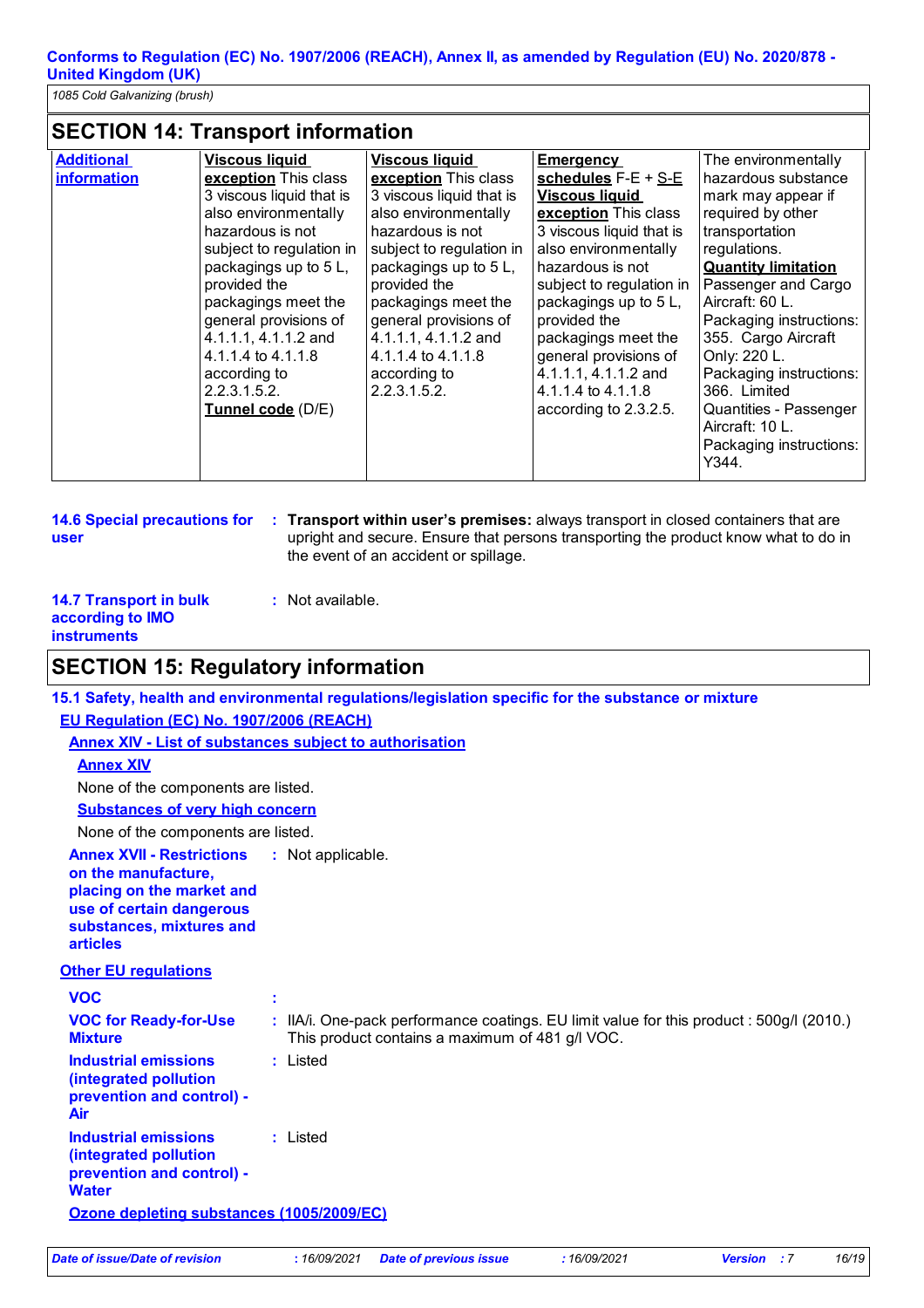*1085 Cold Galvanizing (brush)*

## **SECTION 15: Regulatory information**

#### Not listed.

#### **Prior Informed Consent (PIC) (649/2012/EC)**

Not listed.

#### **Persistent Organic Pollutants (850/2004/EC)**

Not listed.

## **Seveso Directive**

This product is controlled under the Seveso Directive.

#### **Danger criteria**

**Category** P5c E1

#### **United Kingdom: Great Britain**

#### **References :** EH40/2005 Workplace exposure limits

Conforms to Regulation (EC) No. 1907/2006 (REACH), Annex II, as amended by Regulation (EU) No. 2020/878 REGULATION (EU) 2016/425 OF THE EUROPEAN PARLIAMENT AND OF THE

COUNCIL of 9 March 2016 on personal protective equipment and repealing Council Directive 89/686/EEC

## **International regulations**

**Stockholm Convention on Persistent Organic Pollutants**

| <b>List name</b> | Ingredient name | <b>Status</b> |
|------------------|-----------------|---------------|
| Not listed.      |                 |               |
| _____<br>_____   | ________        |               |

## **Rotterdam Convention on Prior Informed Consent (PIC)**

Not listed.

#### **UNECE Aarhus Protocol on POPs and Heavy Metals**

| <b>List name</b><br><b>Ingredient name</b> |                 | <b>Status</b>                                                                                                                  |  |
|--------------------------------------------|-----------------|--------------------------------------------------------------------------------------------------------------------------------|--|
| Not listed.                                |                 |                                                                                                                                |  |
| <b>CN</b> code                             | : 3208909100    |                                                                                                                                |  |
| <b>Inventory list</b>                      |                 |                                                                                                                                |  |
| <b>Australia</b>                           |                 | : At least one component is not listed.                                                                                        |  |
| <b>Canada</b>                              | Not determined. |                                                                                                                                |  |
| <b>China</b>                               | Not determined. |                                                                                                                                |  |
| <b>Europe</b>                              |                 | All components are listed or exempted.                                                                                         |  |
| <b>Japan</b>                               |                 | Japan inventory (CSCL): At least one component is not listed.<br>Japan inventory (ISHL): At least one component is not listed. |  |
| <b>New Zealand</b>                         |                 | : At least one component is not listed.                                                                                        |  |
| <b>Philippines</b>                         |                 | Not determined.                                                                                                                |  |
| <b>Republic of Korea</b>                   |                 | Not determined.                                                                                                                |  |
| <b>Taiwan</b>                              |                 | Not determined.                                                                                                                |  |
| <b>Thailand</b>                            |                 | Not determined.                                                                                                                |  |
| <b>Turkey</b>                              |                 | Not determined.                                                                                                                |  |
| <b>United States</b>                       |                 | Not determined.                                                                                                                |  |
| <b>Viet Nam</b>                            | Not determined. |                                                                                                                                |  |
| <b>15.2 Chemical safety</b><br>assessment  | required.       | : This product contains substances for which Chemical Safety Assessments are still                                             |  |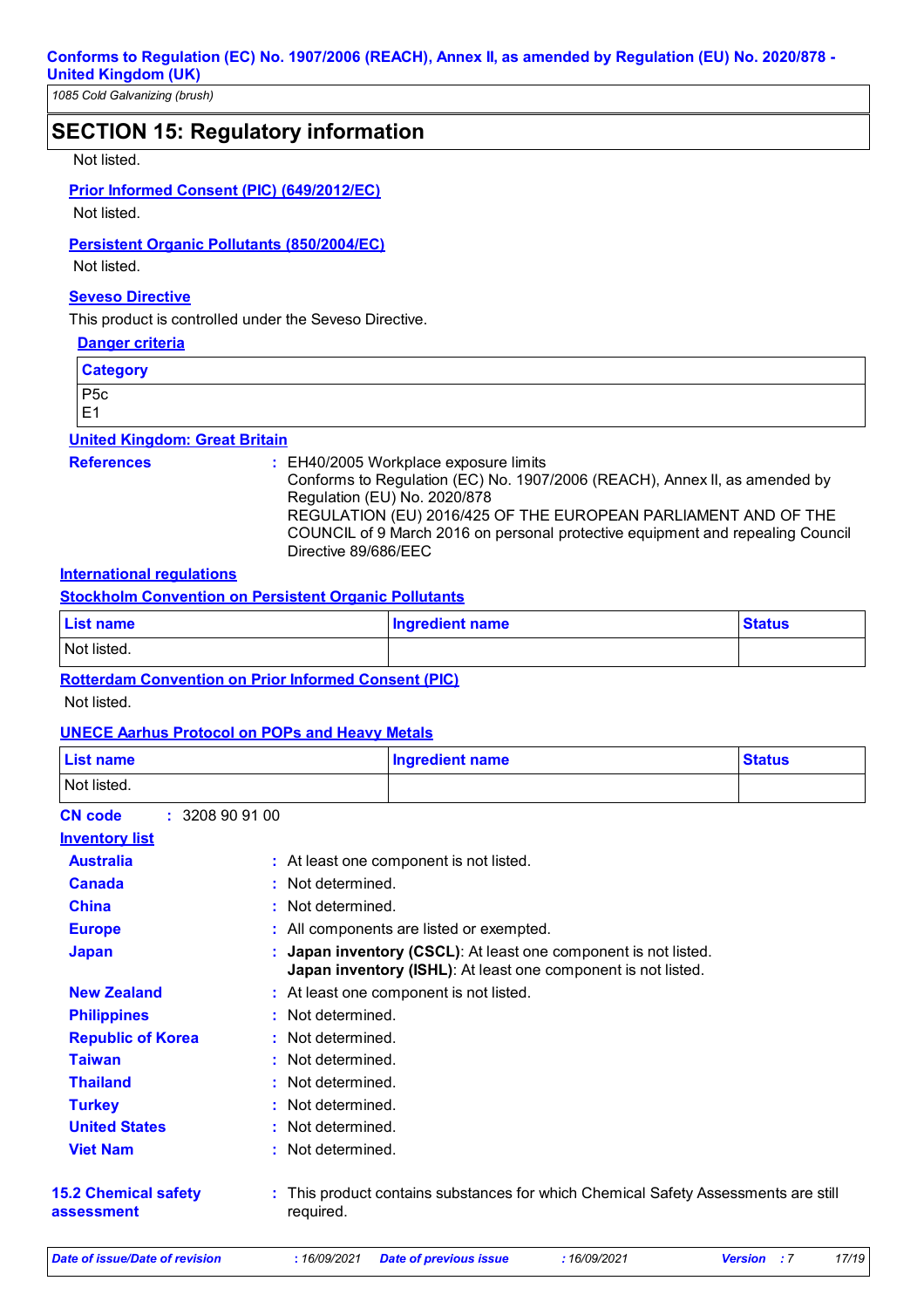## $\nabla$  Indicates information that has changed from previously issued version. **SECTION 16: Other information Abbreviations and acronyms :** ATE = Acute Toxicity Estimate CLP = Classification, Labelling and Packaging Regulation [Regulation (EC) No. 1272/2008] DMEL = Derived Minimal Effect Level DNEL = Derived No Effect Level EUH statement = CLP-specific Hazard statement N/A = Not available PBT = Persistent, Bioaccumulative and Toxic PNEC = Predicted No Effect Concentration RRN = REACH Registration Number SGG = Segregation Group

vPvB = Very Persistent and Very Bioaccumulative

#### **Procedure used to derive the classification according to Regulation (EC) No. 1272/2008 [CLP/GHS]**

| <b>Classification</b>         | <b>Justification</b> |
|-------------------------------|----------------------|
| Flam. Lig. 3, H226            | Expert judgment      |
| Skin Irrit. 2, H315           | Expert judgment      |
| Eye Irrit. 2, H319            | Expert judgment      |
| STOT RE 2, H373               | Expert judgment      |
| Aquatic Acute 1, H400 (M=1)   | Expert judgment      |
| Aquatic Chronic 1, H410 (M=1) | Expert judgment      |

#### **Full text of abbreviated H statements**

| <b>United Kingdom: Great Britain</b>                    |                                                                                                                                                                                  |                                                                                                                                                                                                                                                                                                                                                                                                                                                                                                                                                                      |  |
|---------------------------------------------------------|----------------------------------------------------------------------------------------------------------------------------------------------------------------------------------|----------------------------------------------------------------------------------------------------------------------------------------------------------------------------------------------------------------------------------------------------------------------------------------------------------------------------------------------------------------------------------------------------------------------------------------------------------------------------------------------------------------------------------------------------------------------|--|
| <b>Full text of abbreviated H</b><br><b>statements</b>  | H <sub>225</sub><br>H226<br>H304<br>H312<br>H315<br>H319<br>H332<br>H335<br>H373<br>H400<br>H410<br>H412                                                                         | Highly flammable liquid and vapour.<br>Flammable liquid and vapour.<br>May be fatal if swallowed and enters airways.<br>Harmful in contact with skin.<br>Causes skin irritation.<br>Causes serious eye irritation.<br>Harmful if inhaled.<br>May cause respiratory irritation.<br>May cause damage to organs through prolonged or repeated exposure.<br>Very toxic to aquatic life.<br>Very toxic to aquatic life with long lasting effects.<br>Harmful to aquatic life with long lasting effects.                                                                   |  |
| <b>Full text of classifications</b><br><b>[CLP/GHS]</b> | Acute Tox. 4<br>Aquatic<br>Chronic 1<br>Aquatic<br>Chronic 3<br>Asp. Tox. 1<br>Eye Irrit. 2<br>Flam. Liq. 2<br>Flam. Lig. 3<br>Skin Irrit. 2<br>STOT RE <sub>2</sub><br>STOT SE3 | <b>ACUTE TOXICITY - Category 4</b><br>Aquatic Acute 1 SHORT-TERM (ACUTE) AQUATIC HAZARD - Category 1<br>LONG-TERM (CHRONIC) AQUATIC HAZARD - Category 1<br>LONG-TERM (CHRONIC) AQUATIC HAZARD - Category 3<br><b>ASPIRATION HAZARD - Category 1</b><br>SERIOUS EYE DAMAGE/EYE IRRITATION - Category 2<br>FLAMMABLE LIQUIDS - Category 2<br>FLAMMABLE LIQUIDS - Category 3<br>SKIN CORROSION/IRRITATION - Category 2<br>SPECIFIC TARGET ORGAN TOXICITY - REPEATED<br><b>EXPOSURE - Category 2</b><br>SPECIFIC TARGET ORGAN TOXICITY - SINGLE EXPOSURE -<br>Category 3 |  |
| <b>Date of printing</b>                                 | : 25/10/2021                                                                                                                                                                     |                                                                                                                                                                                                                                                                                                                                                                                                                                                                                                                                                                      |  |
| Date of issue/ Date of<br>revision                      | : 16/09/2021                                                                                                                                                                     |                                                                                                                                                                                                                                                                                                                                                                                                                                                                                                                                                                      |  |
| Date of previous issue                                  | : 16/09/2021                                                                                                                                                                     |                                                                                                                                                                                                                                                                                                                                                                                                                                                                                                                                                                      |  |
| <b>Version</b><br>: 7                                   |                                                                                                                                                                                  |                                                                                                                                                                                                                                                                                                                                                                                                                                                                                                                                                                      |  |

*Date of issue/Date of revision* **:** *16/09/2021 Date of previous issue : 16/09/2021 Version : 7 18/19*